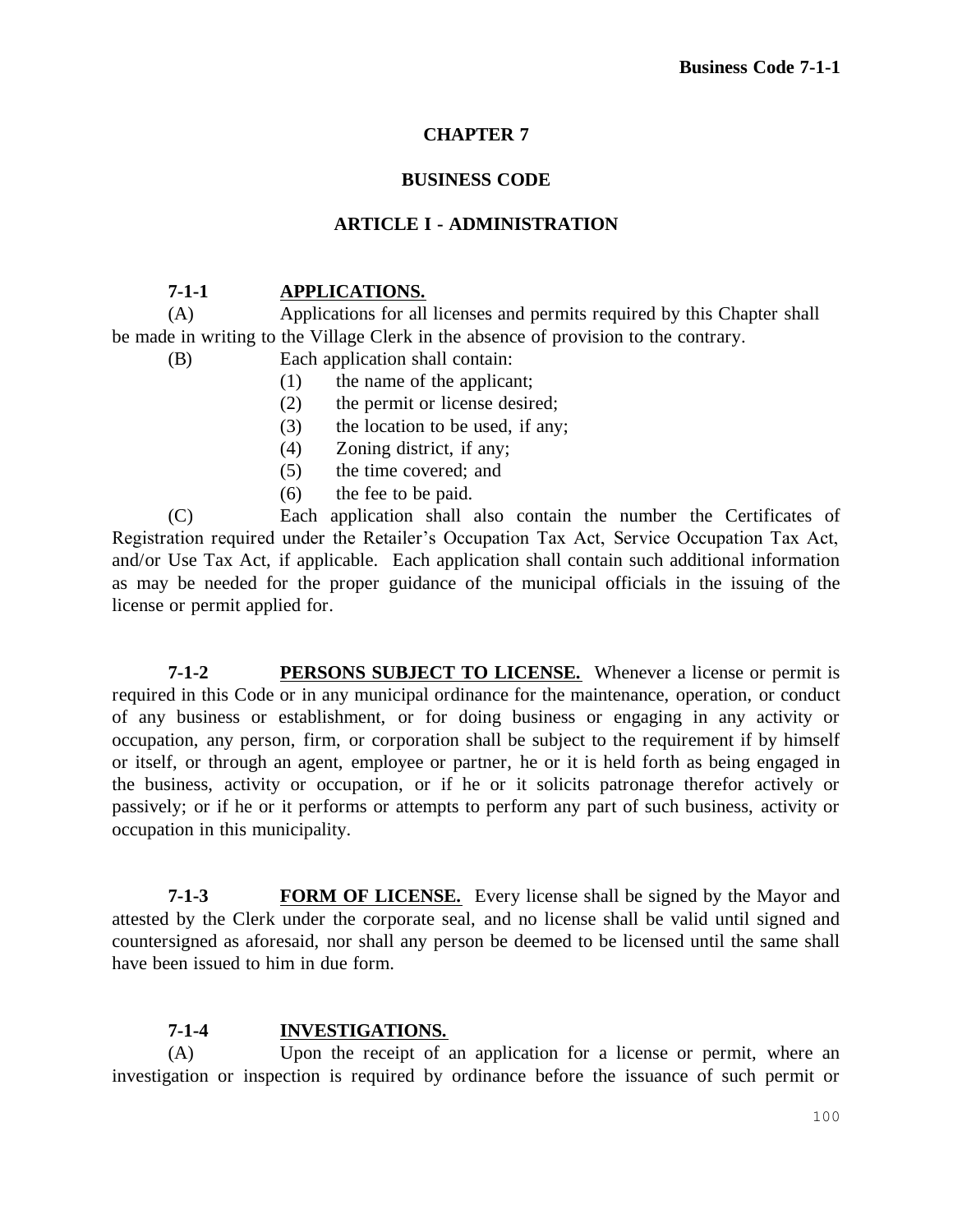license, or where an inspection or investigation shall be deemed reasonably necessary or appropriate, the Clerk, within **forty-eight (48) hours** shall refer the application to the appropriate official(s) for the making of such investigation or inspection,

(B) The official(s) to whom the application has been referred shall make a report thereon, favorable or otherwise **within ten (10) days** after receiving such application or a copy thereof.

(C) The Chief of Police or the County Health Department shall make or cause to be made an inspection regarding such permits and licenses as relate to the care and handling of food, the prevention of nuisances and the spread of disease, and the protection of health. **[The Village Board shall make or cause to be made any inspections which relate to compliance with the Zoning Code and other related regulations.]** All other investigations, except where otherwise provided, shall be made by the Chief of Police or by some other officer designated by the Mayor.

(D) Upon receipt of all related investigative reports, the Clerk shall forward such reports, together with the application, to the Mayor for evaluation and determination.

(E) If it shall appear to the Mayor that the matters and circumstances relating to an application require further information before a proper determination can be made, such application shall be returned to the Clerk for the inclusion of such additional information as may be specified necessary and appropriate.

(F) If, after due consideration of the information contained with the application and the related investigative reports, the Mayor shall determine that the matters concerning the application are unsatisfactory, he may disapprove such application, indicating the reasons therefor. Thereupon, the Clerk shall be directed to promptly notify the applicant that his application is disapproved and that no license or permit will be issued.

(G) If, after due consideration of the information contained within the application and the related investigative reports, the Mayor shall determine that the application is satisfactory, he shall approve the application. Thereupon, the Clerk shall be directed to promptly notify the applicant that his application is approved and the license or permit may be issued.

**7-1-5 FEES.** In the absence of provision to the contrary, all fees and charges for licenses or permits shall be paid in advance at the time application therefor is made to the Clerk in the amounts prescribed by the corporate authorities. When an applicant has not engaged in the business or activity until after the expiration of the current license year, the license fee shall be prorated by quarters and the fee paid for each quarter or fraction thereof during which the business or activity has been or will be conducted. Except as otherwise provided, all license and permit fees shall become a part of the corporate fund. In no event shall any rebate or refund be made of any license or permit fee, or part thereof, by reason of death or departure of the licensee or permittee; nor shall any rebate or refund be made by reason of non-use of the license or discontinuance of the operation or conduct of the licensed establishment, business or activity.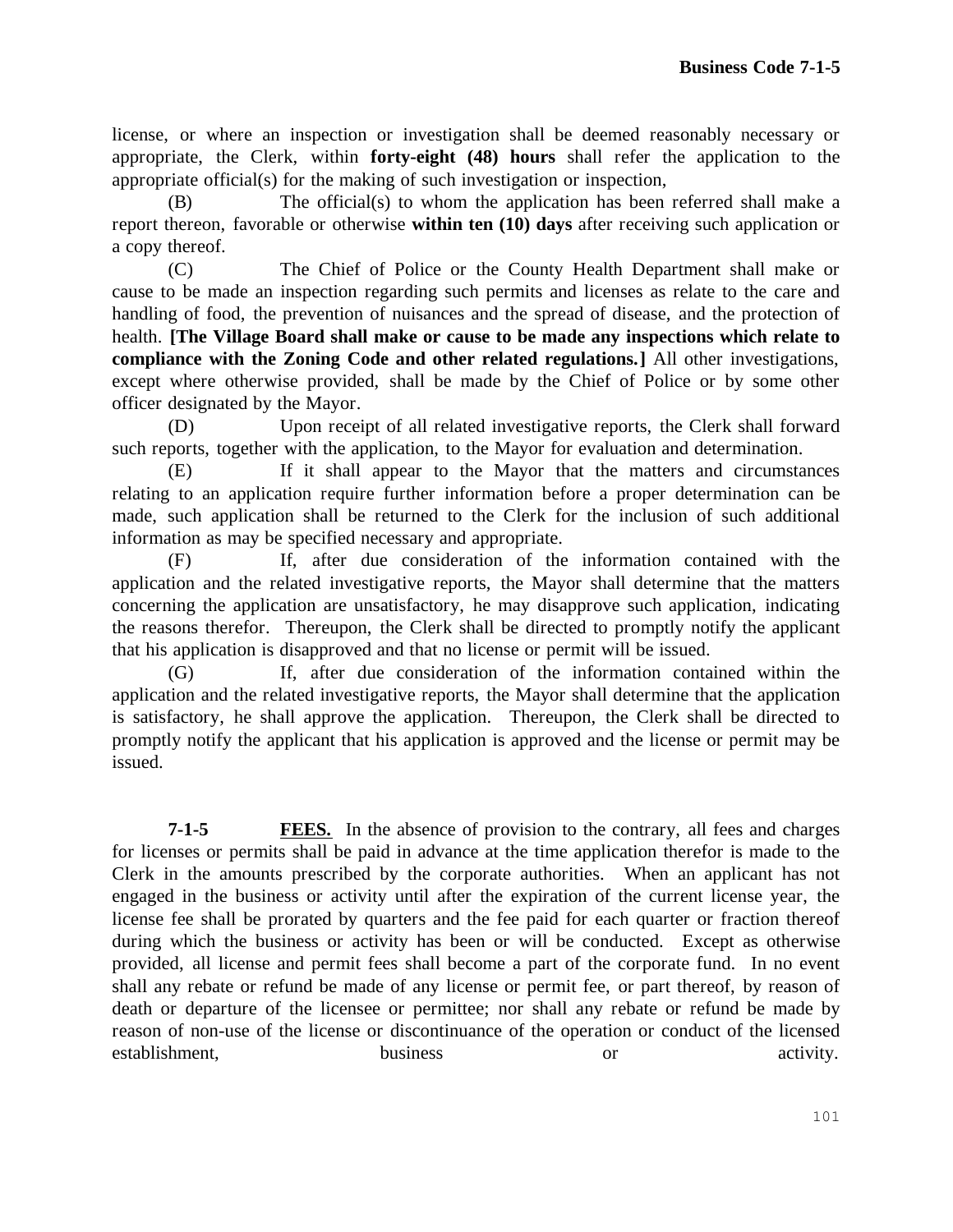**7-1-6 TERMINATION OF LICENSES.** All annua1 licenses shall be operative and the license year for this municipality shall commence on **May 1st of each year**  and shall terminate on **April 30th** of the following year, where no provision to the contrary is made.

The Clerk shall notify all licensees of this municipality of the time of expiration of the license held by the licensee (if an annual), **three (3) weeks** prior to the date of such expiration. Provided, however, that a failure to make such notification or the failure of the licensee to receive it shall not excuse the licensee from the obligation to obtain a new licensee or a renewal thereof, nor shall it be a defense in an action based upon operation without a license.

**7-1-7 BUILDING AND PREMISES.** No license shall be issued for the conduct of any business, and no permit shall be issued for any purpose or activity, if the premises and building to be used for the purpose do not fully comply with all applicable ordinances and regulations of this municipality and the State of Illinois. No such license or permit shall be issued for the conduct of any business or performance of any act which would involve a violation of this Code and/or other applicable regulations of this municipality. **(See Chapter 40 - Zoning Code)**

**7-1-8 CHANGE OF LOCATION.** The location of any licensed business or occupation, or the location of any permitted act may be changed, provided that **ten (10) days**  notice thereof is given to the Clerk, in the absence of any provision to the contrary; provided further, however, that all applicable ordinances and regulations of this municipality shall be complied with. **(See Chapter 40 - Zoning Code)**

**7-1-9 LOCATION.** No license for the operation of a business or establishment in this municipality shall be construed to permit the operation of a licensed business or establishment in more than **one (1) location** in this municipality; a separate license shall be required for each location of a licensed establishment. For the purpose of this Code, the existence of a single location shall be evidenced by the fact that all buildings containing the principal or accessory uses shall be connected or shall be located on the same lot or parcel; shall be operated and managed by the same person or owner; and shall be an establishment with the same classification.

## **7-1-10 NUISANCES PROHIBITED.**

**7-1-10.1 GENERALLY.** No business or establishment, whether licensed or not, shall be so conducted or operated as to constitute a nuisance in fact, and no building, vehicle or structure, yard, lot, premises or part thereof shall be used, kept, maintained, or operated in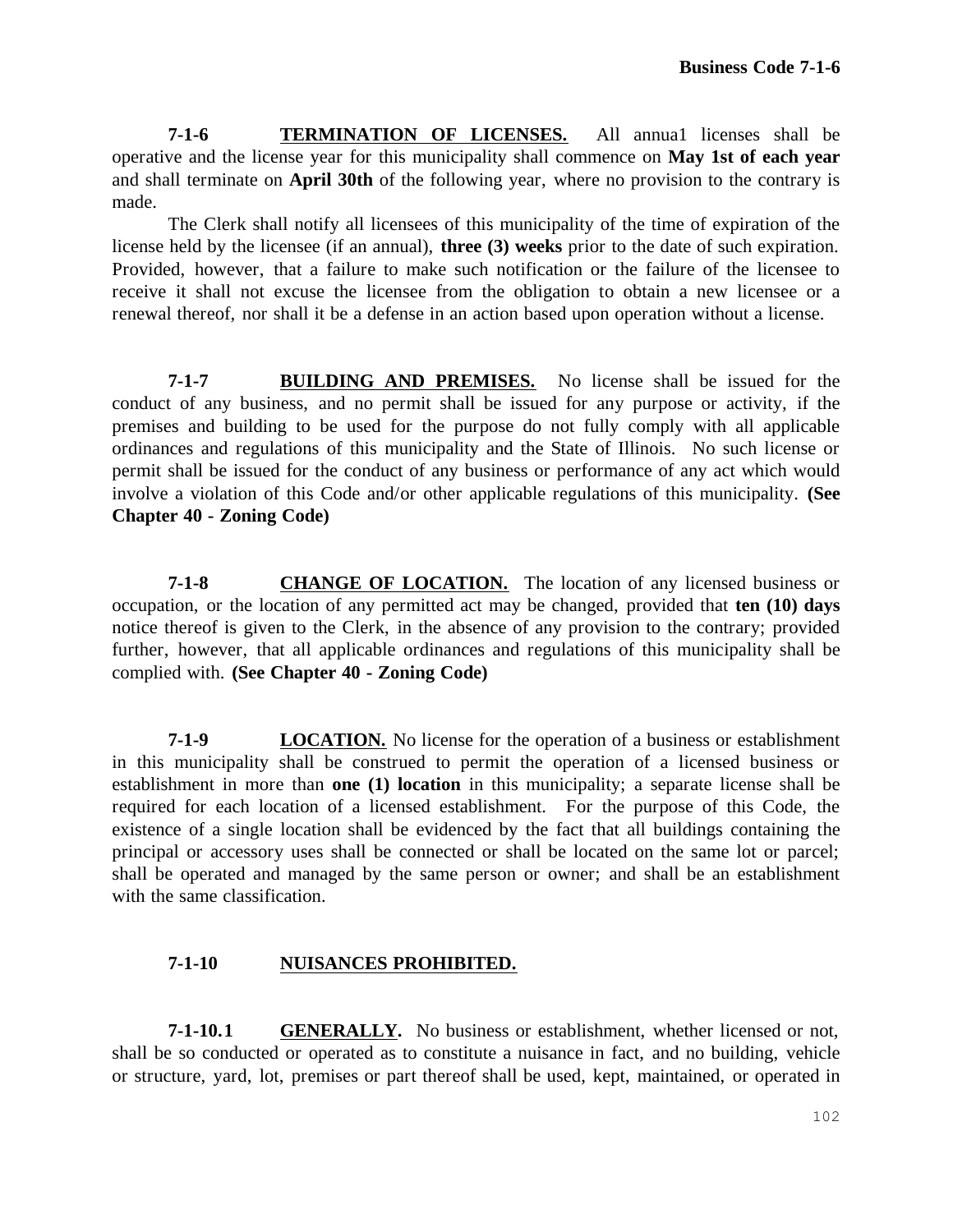connection with any business or establishment so as to occasion any nuisance or so as to be dangerous to life or detrimental to health.

**[ED. NOTE: The County Health Department should be consulted.]**

## **7-1-10.2 UNSAFE OR UNHEALTHFUL BUSINESS.**

(A) No building or structure utilized, constructed or maintained in connection with any business or occupation shall evidence an unsanitary, unsafe or dangerous condition.

(B) No substance, matter or thing of any kind whatsoever, which would be dangerous or detrimental to health, shall be allowed to exist in connection with any business or occupation, or be used in any work or labor performed in this municipality.

## **7-1-10.3 REFUSE DISPOSAL.**

(A) **Refuse Containers.** The standard refuse container required by this Code shall be a receptacle of not less than **twenty (20),** nor more than **thirty-two (32) gallons capacity,** constructed of impervious material and sturdy construction with a tight-fitting cover, and equipped with handles properly placed to facilitate handling.

(B) **Duty-to Provide Refuse Containers.** The occupant of every building, structure or premises used or maintained in connection with any business or occupation shall provide and maintain in good condition and repair a sufficient number of refuse containers for the temporary storage of all refuse accumulating between collections.

All refuse which is placed for collection service outside any building or structure must be kept in standard refuse containers.

(C) **Refuse Removal.** It shall be the duty of the occupant of every building, structure or premises used or maintained in connection with any business or occupation to cause to be removed, at his own cost and expense, at least once each week, all refuse produced therein.

(D) **Removal of Restaurant Garbage.** Every person owning or controlling any hotel, restaurant, cafe, or retail food establishment where more than **thirty-two (32) gallons** of refuse, is normally produced weekly shall cause all garbage to be placed in sanitary refuse containers and shall cause all substances deposited in such containers to be removed daily from his premises and to be disposed of at his own expense.

# **7-1-11 WORKING CONDITIONS.**

**7-1-11.1 HEALTH REQUIREMENTS.** No owner, lessee, manager, or superintendent of any store, factory, workshop or other place where persons are employed shall cause or permit such place or any room or part thereof to be overcrowded or inadequate or faulty in respect to light, ventilation, heat or cleanliness.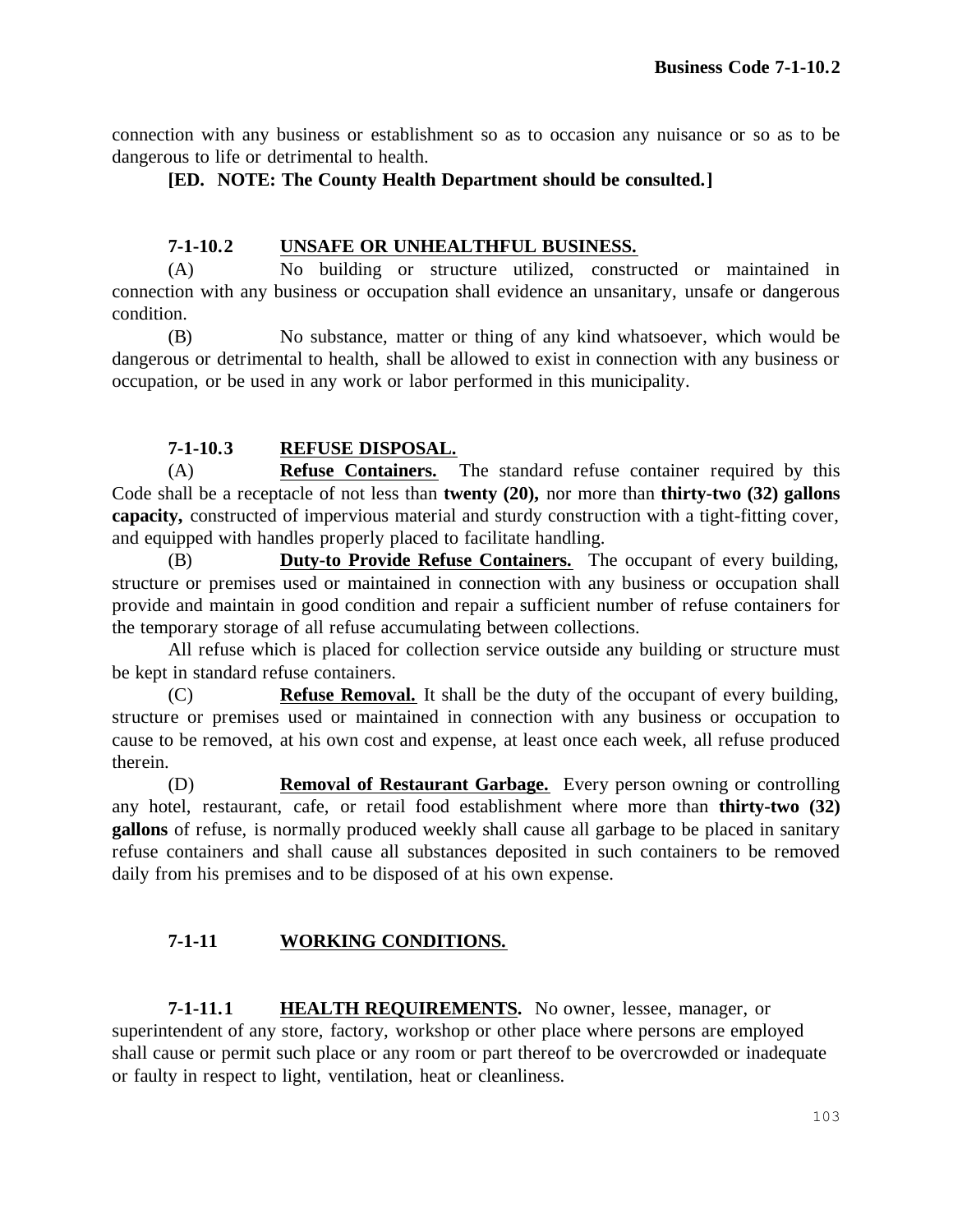**7-1-11.2 SANITATION.** All such places of employment shall be kept in a clean condition, free from effluvia of a sewer, drain, privy, stable or other nuisance(s); also as far as practicable, such premises shall be free from all gases, vapors, dust, or other impurities generated by manufacturing processes or otherwise which are injurious to health. Sufficient washroom facilities for male and female employees shall be provided and such facilities shall be properly ventilated.

#### **7-1-11.3 HEAT REQUIRED.**

(A) It shall be the duty of every person owning or controlling the heating plant which furnishes heat to any factory or workshop to maintain a temperature within such factory or workshop of not less than **sixty-two degrees Fahrenheit (62 F.)** without such undue restriction of ventilation as to interfere with proper sanitary conditions therein; provided, however, that this requirement shall not apply to any factory or workshop where the business conducted therein is of such a nature that a higher or lower temperature than **sixty-two degrees Fahrenheit (62 F.)** is necessary or expedient for the work or manufacturing processes of such business.

(B) It shall be the duty of every person owning or controlling the heating plant which furnishes heat to any office, store, or other place of employment to maintain a temperature therein of not less than **sixty-two degrees Fahrenheit (62 F.),** without such undue restriction of ventilation as to interfere with proper sanitary conditions therein between the hours of **8:00 A.M. and 6:00 P.M. from October 1st of each year until June 1st of the succeeding year [Sundays and legal holidays excepted].**

**7-1-11.4 INSPECTION.** The Mayor or the Chief of Police shall visit or cause to be visited all places of employment in this municipality as often as they shall deem necessary to assure compliance with the provisions of this section, and to have such arrangements made as may be deemed necessary for the health and safety of the employees.

#### **7-1-12 INSPECTIONS.**

(A) Whenever inspections of the premises for or in connection with the operation of a licensed business or occupation are provided for or required by ordinance or are reasonably necessary to assure compliance with the provisions of any ordinance or regulation of this municipality, or to detect violations thereof, it shall be the duty of the licensee or the person in charge of the premises to admit thereto, for the purpose of making the inspection, any officer or employee of this municipality who is duly authorized to make such inspection at any reasonable time that such admission or entry is requested.

(B) Whenever an analysis of any commodity or material is reasonably necessary to assure compliance with the provisions of any ordinance or regulation, or to detect violations thereof, it shall be the duty of the licensee or the person in charge of the premises to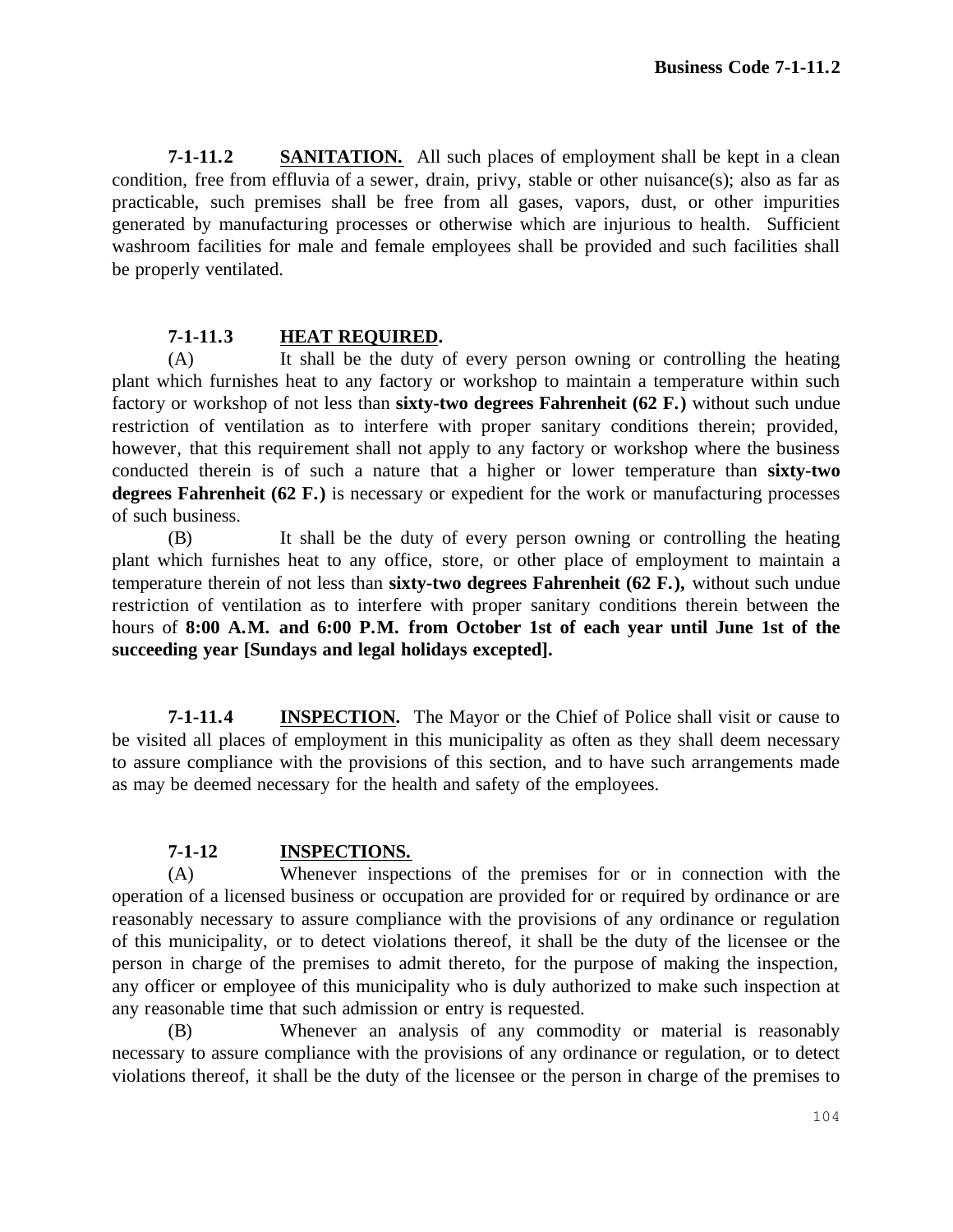give to any duly authorized officer or employee of this municipality requesting the same, sufficient samples of such material or commodity for such analysis upon official request.

(C) In addition to any other penalty which may be provided, the Mayor may revoke the license of any owner or operator of a licensed business in this municipality who refuses to permit any duly authorized officer or employee to make such inspection or to take adequate sample(s) of said commodity, or who interferes with such officer or employee while in the performance of his duties; provided, however, that no license shall be subject to revocation for such cause unless such officer or employee has been refused permission to enter upon the premises in the name of this municipality after having first presented a warrant authorizing such entry.

## **7-1-13 SUSPENSION, REVOCATION OF LICENSE OR PERMIT.**

**7-1-13.1 NUISANCE.** When the conduct or operation of any business or establishment, whether or not licensed, shall constitute a nuisance in fact and a clear and present danger to the public health, safety or general welfare, the Mayor shall be authorized to summarily order the cessation of business, the closing of the premises, and the suspension of any license or permit for a period not to exceed **ten (10) days.**

**7-1-13.2 HEARING**. Within **eight (8) days** after he has so acted, the Mayor shall call a hearing for the purpose of determining whether or not the license or permit should be revoked.

**7-1-13.3 REVOCATION.** Licenses and permits issued in this municipality, unless otherwise provided, may be revoked by the Mayor after notice and hearing as provided in **Subsections 7-1-13.4** and **7-1-13.5** of this Section for any of the following causes:

(A) Any fraud, misrepresentation or false statement contained in the application for the license or permit;

(B) Any violation by the licensee or permittee of Code provisions relating to the license or permit, the subject matter of the license or permit, or the premises occupied;

(C) Conviction of the licensee or permittee of any felony or of a misdemeanor involving moral turpitude;

(D) Failure of the licensee or permittee to pay any fine or penalty owed to this municipality;

(E) Refusal to permit an inspection or sampling, or any interference with a duly authorized officer or employee in the performance of his duties in making such inspections, as provided in **Section 7-1-12.**

Such revocation, if ordered, shall not preclude prosecution and imposition of any other penalties provided for the violation of other applicable Code regulations of this municipality.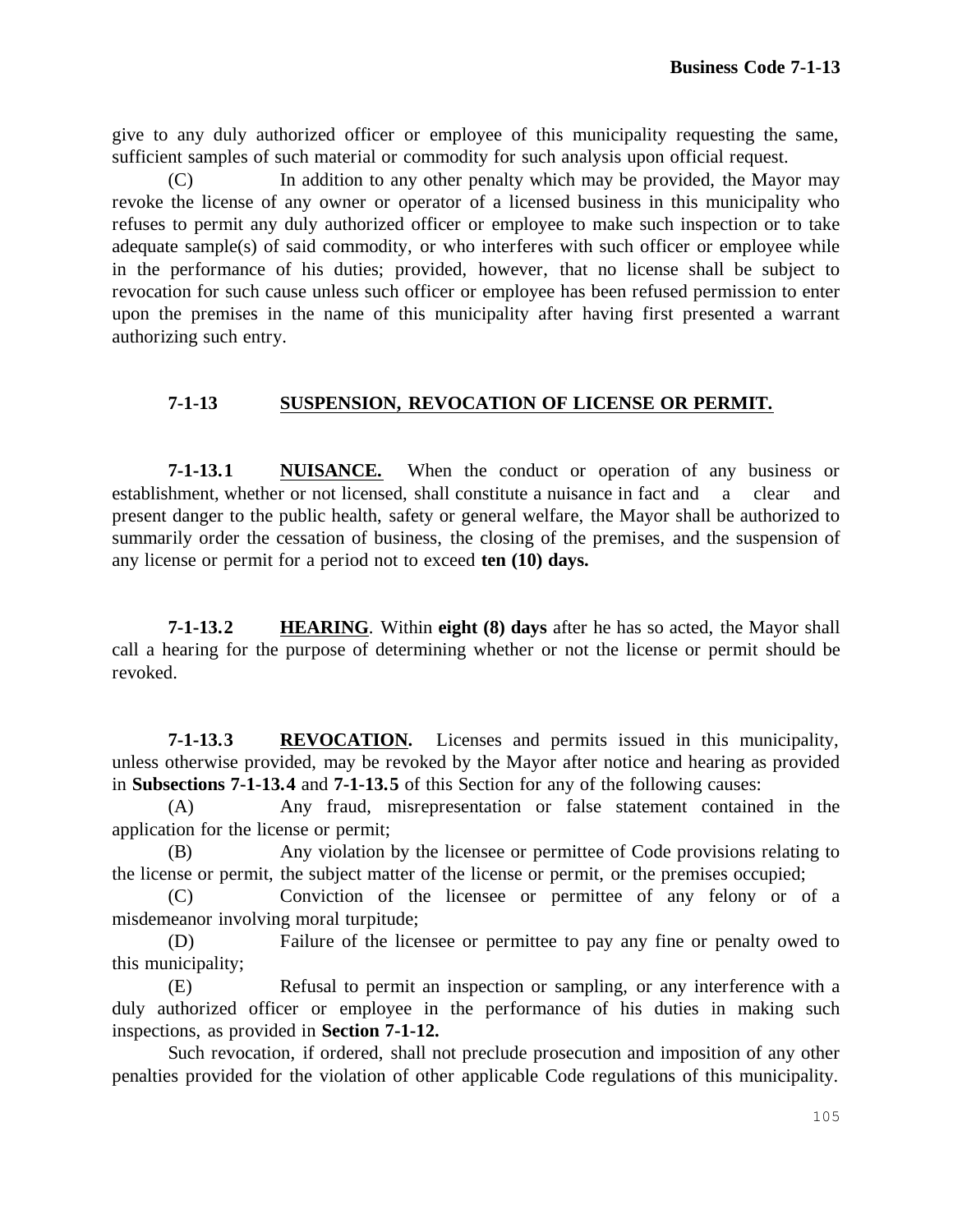**7-1-13.4 HEARING NOTICE.** Notice of the hearing for revocation of a license or permit shall be given in writing setting forth specifically the grounds of the complaint and the time and place of the hearing. Such notice shall be sent by certified mail [return receipt requested] to the licensee or permittee at his last known address at least **five (5) days** prior to the date set for the hearing.

**7-1-13.5 COUNSEL.** At the hearing, the attorney for the municipality shall present the complaint and shall represent the municipality. The licensee or permittee shall be permitted counsel and shall have the right to submit evidence and cross-examine witnesses. The Mayor shall preside and shall render the decision.

**7-1-14 APPEAL.** Any person aggrieved by the decision of the Mayor regarding the denial of an application for a business license as provided in **Section 7-1-4** or in connection with the revocation of a license or permit as provided in Section **7-1-13** shall have the right to appeal to the City Council. Such appeal shall be taken by filing with the Clerk, within **ten (10) days** after notice of a denial of an application or a revocation of a license or permit, a written statement under oath setting forth specifically the grounds for appeal. The Mayor shall thereupon set the time and place for a hearing on such appeal and notice of such hearing shall be given to the applicant or licensee or permittee in the same manner as provided in **Section 7-1-13** hereof. The decision of the City Council on such appeal shall be final.

**7-1-15 LICENSE TO BE POSTED.** It shall be the duty of every person conducting a licensed business in this municipality to keep his license posted in a prominent place on the premises used for such business at all times.

**7-1-16 BUSINESS VEHICLE STICKER.** Whenever the number of vehicles used is the basis in whole or in part for a license fee, the Clerk shall furnish the licensee with a tag or sticker for each vehicle covered by the license and such tag or sticker shall be posted or affixed in a conspicuous place on each business vehicle.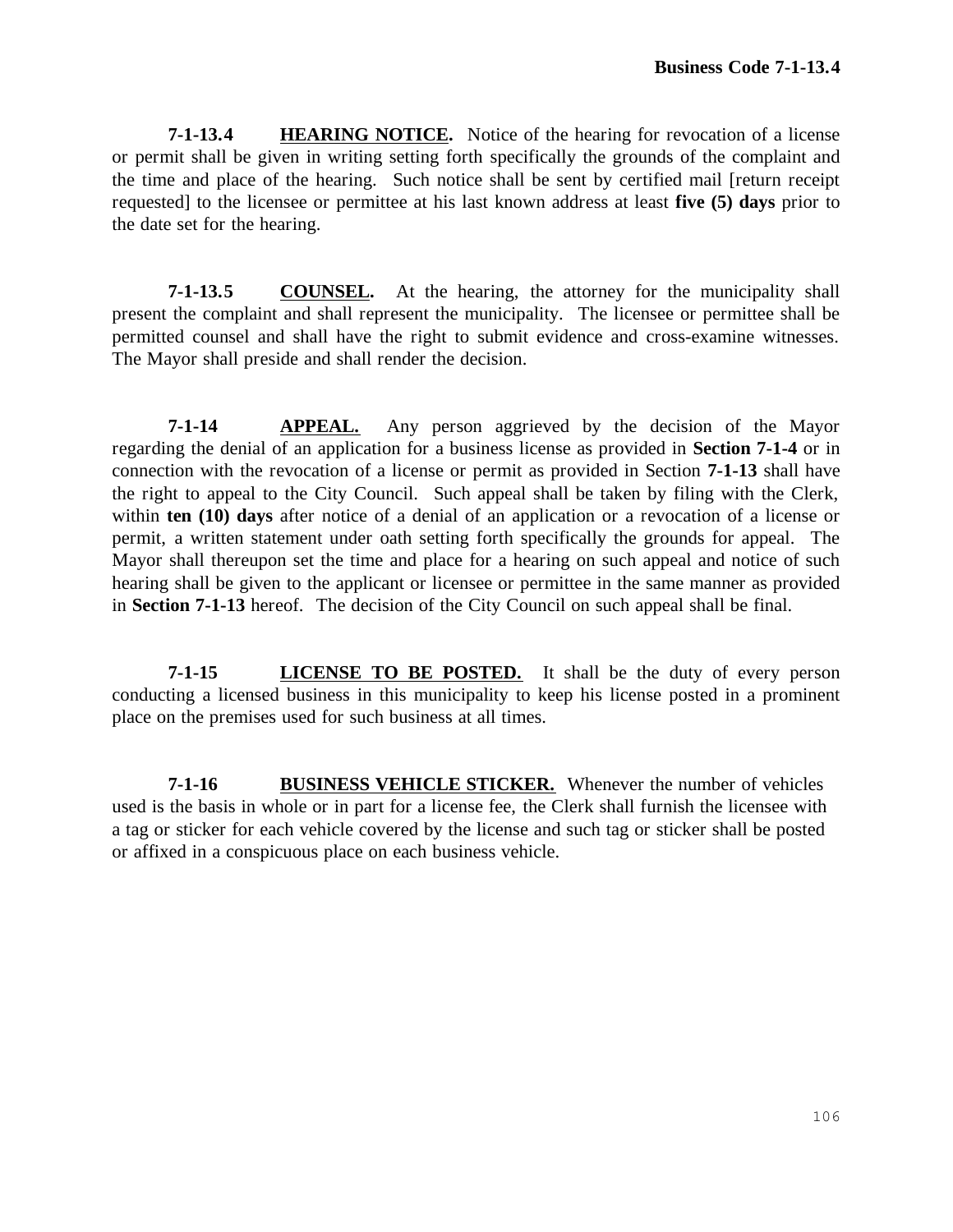## **ARTICLE II - SOLICITORS**

**7-2-1 DEFINITIONS.** For the purpose of this Chapter, the following words as used herein shall be construed to have the meanings herein ascribed thereto, to-wit:

**"REGISTERED SOLICITOR"** shall mean and include any person who has obtained a valid **Certificate of Registration** as hereinafter provided, and which Certificate is in the possession of the solicitor on his or her person while engaged in soliciting.

**"RESIDENCE"** shall mean and include every separate living unit occupied for residential purposes by **one (1)** or more persons contained within any type of building or structure.

**"SOLICITING"** shall mean and include any **one (1)** or more of the following activities:

(A) Seeking to obtain orders for the purchase of goods, wares, merchandise, foodstuffs, services of any kind, character or description whatsoever, for any kind of consideration whatsoever or;

(B) Seeking to obtain prospective customers for application or purchase of insurance of any type, kind or character or;

(C) Seeking to obtain subscriptions to books, magazines, periodicals, newspapers and every other type or kind of publication or;

(D) Seeking to obtain gifts or contributions of money, clothing or any other valuable thing for the support or benefit of any charitable or non-profit association, organization, corporation or project.

**7-2-2 CERTIFICATE OF REGISTRATION.** Every person desiring to engage in soliciting as herein defined from persons within this Municipality is hereby required to make written application for a Certificate of Registration as hereinafter provided.

## **7-2-3 APPLICATION FOR CERTIFICATE OF REGISTRATION.**

Application for a Certificate of Registration shall be made upon a form provided by the Village Clerk of this Municipality and filed with such Village Clerk. The applicant shall truthfully state in full the information requested on the application, to-wit:

(A) Name and address of present place of residence and length of residence at such address as well as business address if other than residence address; also, Social Security Number.

(B) Address of place of residence during the past **three (3) years** if other than present address.

(C) Age of applicant and marital status; and if married, the name of spouse.

(D) Physical description of the applicant.

(E) Name and address of the person, firm, or corporation or association with whom the applicant is employed or represents; and the length of time of such employment or representation.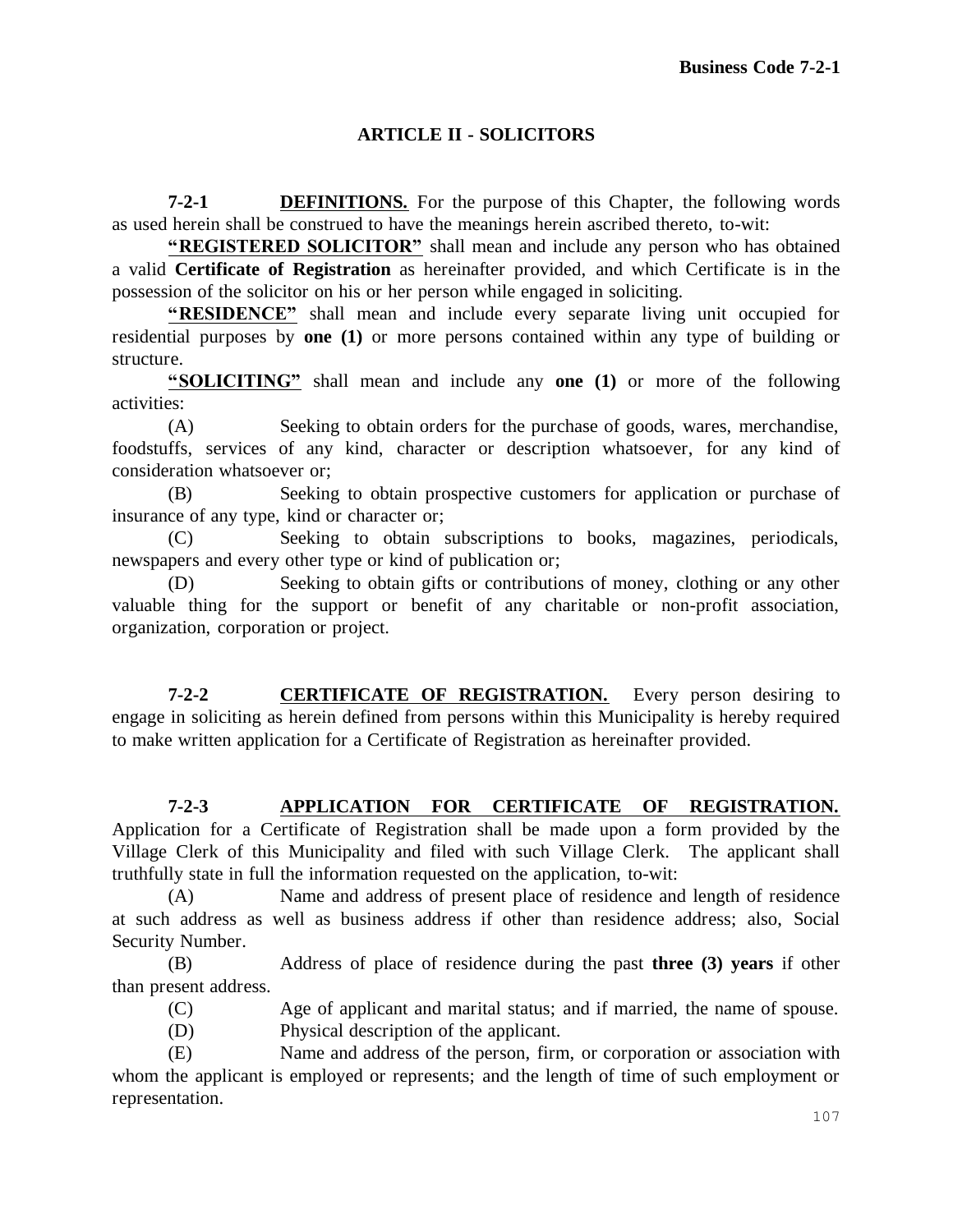(F) Name and address of employer during the past **three (3) years** if other than the present employer.

(G) Description sufficient for identification of the subject matter of the soliciting in which the applicant will engage.

(H) Period of time for which the Certificate is applied.

(I) The date or approximate date of the latest previous application for a Certificate under this Chapter, if any.

(J) Has a Certificate of Registration issued to the applicant under this Chapter ever been revoked?

(K) Has the applicant ever been convicted of a violation of any of the provisions of this Code or the regulations of any other Illinois municipality regulating soliciting?

(L) Has the applicant ever been convicted of the commission of a felony under the laws of the State of Illinois or any other State or Federal law of the United States?

(M) The last **three (3) municipalities** where the applicant carried on business immediately preceding the date of application in this Municipality and the address from which such business was conducted in those municipalities.

(N) Also, such additional information as the Village Clerk may deem necessary to process the application.

All statements made by the applicant upon the application or in connection therewith shall be under oath.

The Village Clerk shall cause to be kept in his office an accurate record of every application received and acted upon, together with all other information and data pertaining thereto and all Certificates of Registration issued under the provisions of this Chapter, and of the denial of applications. Applications for Certificates issued shall be numbered in consecutive order as filed, and every Certificate issued and any renewal thereof shall be identified with the duplicate number of the application upon which it was issued.

No Certificate of Registration shall be issued to any person who has been convicted of the commission of a felony under the laws of the State of Illinois or any other State or Federal law of the United States within **five (5) years** of the date of the application; nor to any person who has been convicted of a violation of any of the provisions of this Chapter, nor to any person whose Certificate of Registration issued hereunder has previously been revoked as herein provided.

(O) License plate, model, and make of vehicle must be furnished.

## **7-2-4 ISSUANCE AND REVOCATION OF CERTIFICATE.**

(A) The Mayor, after consideration of the application and all information obtained relative thereto, shall deny the application if the applicant does not possess the qualifications for such Certificate as herein required, and that the issuance of a Certificate of Registration to the applicant would not be in accord with the intent and purpose of this Code. Endorsement of the denial of the application shall be made upon the application by the Mayor. When the applicant is found to be fully qualified, the Certificate of Registration shall be issued forthwith.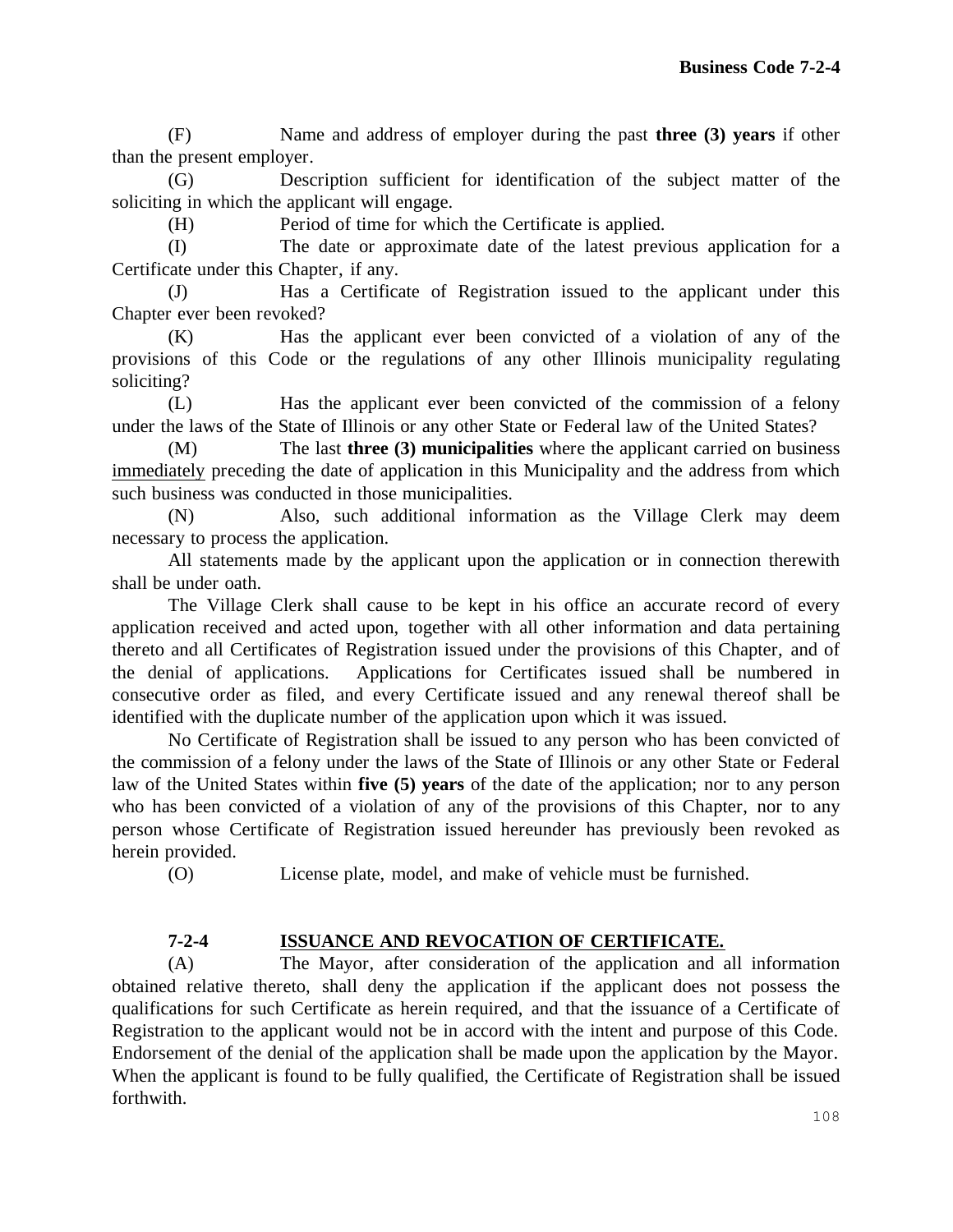(B) Any Certificate of Registration issued hereunder shall be revoked by the Mayor if the holder of the Certificate is convicted of a violation of any provision of this Chapter,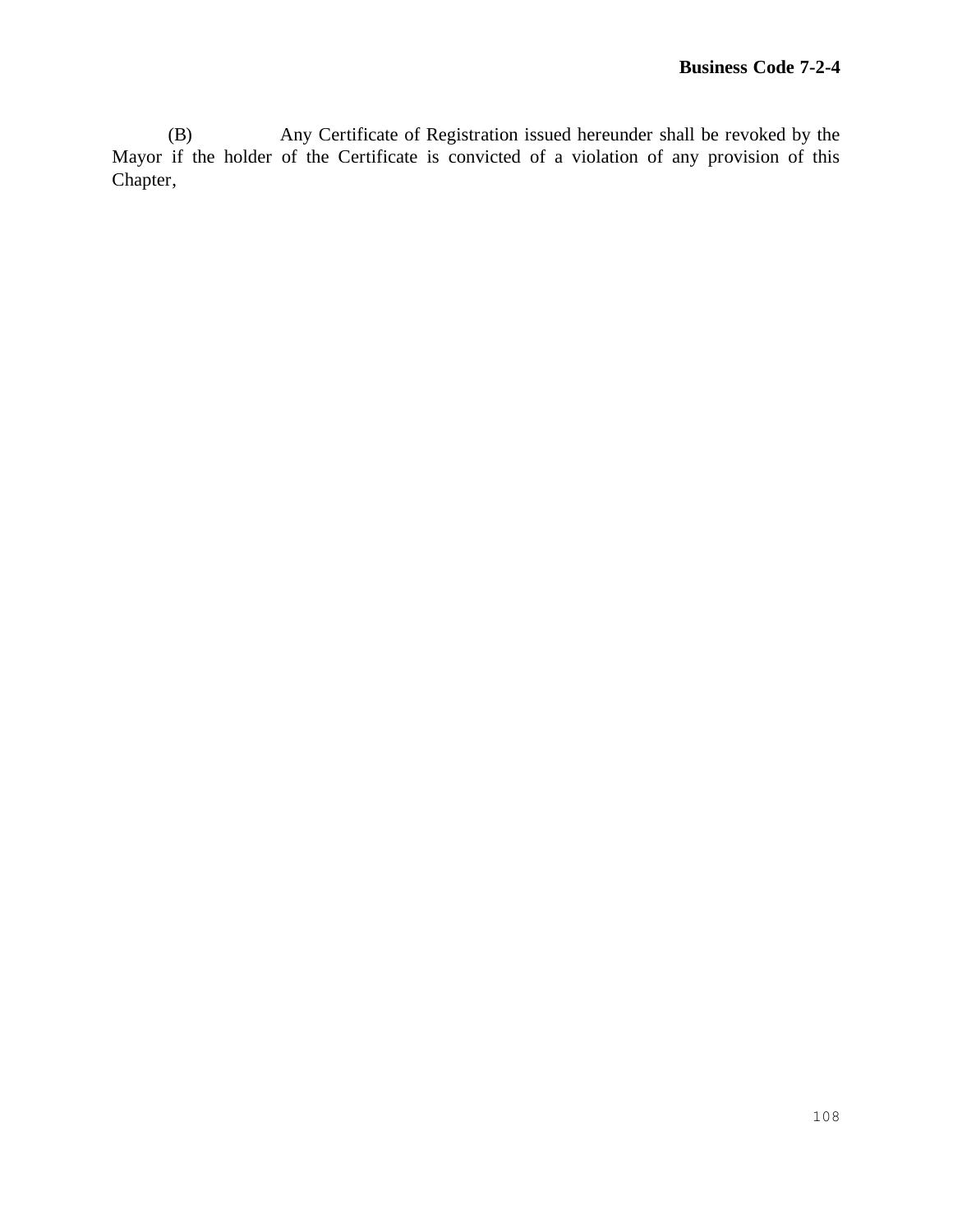or has made a false material statement in the application or otherwise becomes disqualified for the issuance of a Certificate of Registration under the terms of this Chapter. Immediately upon such revocation, written notice thereof shall be given by the Mayor to the holder of the Certificate in person or by certified U. S. Mail, addressed to his or her residence address set forth in the application. Immediately upon the giving of such notice, the Certificate of Registration shall become null and void.

(C) The Certificate of Registration shall state the expiration date thereof.

**7-2-5 CHARITABLE INSTITUTIONS.** All resident charitable organizations in this Municipality which have been in existence for **six (6) months** or longer shall register all solicitations and shall be exempt from registration thereafter.

**7-2-6 POLICY ON SOLICITING.** It is declared to be the policy of the governing body of this Municipality that the occupant or occupants of the residences in this Municipality shall make the determination of whether solicitors shall be or shall not be invited to their respective residence(s). If no determination is made as is provided in **Section 7-2-7** hereof, then in that event, registration is not required.

**7-2-7 NOTICE REGULATING SOLICITING.** Every person desiring to secure the protection intended to be provided by the regulations pertaining to soliciting contained in this Article shall comply with the following directions:

(A) Notice of the determination by the occupant of giving invitation to solicitors or the refusal of invitation to solicitors to any residence shall be given as indicated in the following paragraph (B).

(B) A weather-proof card, approximately **three inches by four inches (3" x 4")** in size shall be exhibited upon or near the main entrance door to the residence, indicating the determination by the occupant, containing the applicable words, as follows:

#### **"ONLY REGISTERED SOLICITORS INVITED"**

#### **OR**

#### **"NO SOLICITORS INVITED"**

(C) The letters shall be at least **one-third inch (1/3")** in height. For the purpose of uniformity, the cards shall be provided by the Chief of Police to persons requesting the same at the cost thereof.

(D) Such card so exhibited shall constitute sufficient notice to any solicitor of the determination by the occupant of the residence of the information contained thereon.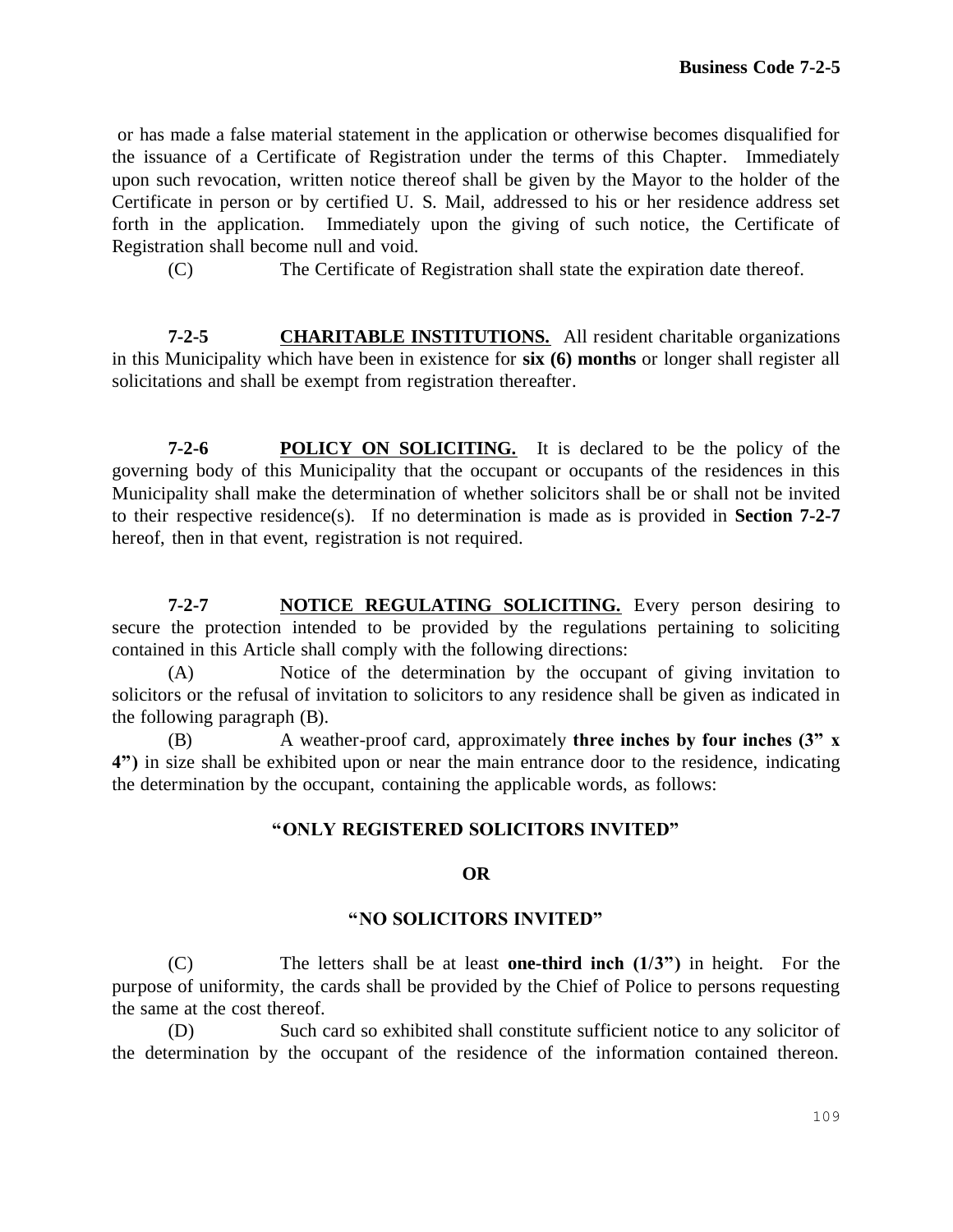**7-2-8 DUTY OF SOLICITORS.** It is the duty of every solicitor upon going onto any premises in this Municipality upon which a residence, as herein defined, is located to first examine the notice provided for in **Section 7-2-7** of this Article if any is attached and be governed by the statement contained on the notice. If the notice states **"ONLY REGISTERED SOLICITORS INVITED,"** then the solicitor not possessing a valid Certificate of Registration as herein provided for shall immediately and peacefully depart from the premises; and if the notice states, **"NO SOLICITORS INVITED,"** then the solicitor, whether registered or not, shall immediately and peacefully depart from the premises.

Any solicitor who has gained entrance to any residence, whether invited or not, shall immediately and peacefully depart from the premises when requested to do so by the occupant.

**7-2-9 UNINVITED SOLICITING PROHIBITED.** It is declared to be unlawful and shall constitute a nuisance for any person to go upon any premises and ring the doorbell upon or near any door, or create any sound in any other manner calculated to attract the attention of the occupant of such residence for the purpose of securing an audience with the occupant thereof and engage in soliciting as herein defined in defiance of the notice exhibited at the residence in accordance with the provisions of **Section 7-2-7** of this Article.

**7-2-10 TIME LIMIT ON SOLICITING.** It is hereby declared to be unlawful and shall constitute a nuisance for any person, whether registered under this Chapter or not, to go upon any premises and ring the doorbell upon or near any door of a residence located thereon, or rap or knock upon any door, or create any sound in any other manner calculated to attract the attention of the occupant of such residence for the purpose of securing an audience with the occupant thereof and engage in soliciting as herein defined prior to **9:00 A.M. or after 4:00 P.M.** of any weekday or at any time on a Sunday or on a State or National holiday.

**7-2-11 SOLICITATIONS ON PUBLIC HIGHWAYS.** Charitable organizations shall be allowed to solicit upon public highways under the following terms and conditions:

(A) The charitable organization must be one that is registered with the Attorney General for the State of Illinois as a charitable organization as provided by **"An Act to Regulate Solicitation and Collection of Funds for Charitable Purposes, Providing for Violations Thereof, and Making an Appropriation Therefor," approved July 26, 1963,** as amended**.**

(B) Solicit only at intersections where all traffic from all directions is required to come to a full stop.

(C) Be engaged in a state-wide fund-raising activity.

(D) Be liable for any injury to any person or property during the solicitation which is causally related to an act of ordinary negligence of the soliciting agent.

(E) Any person so engaged in such solicitation shall be at least **sixteen (16) years of age** and shall wear a high visibility vest.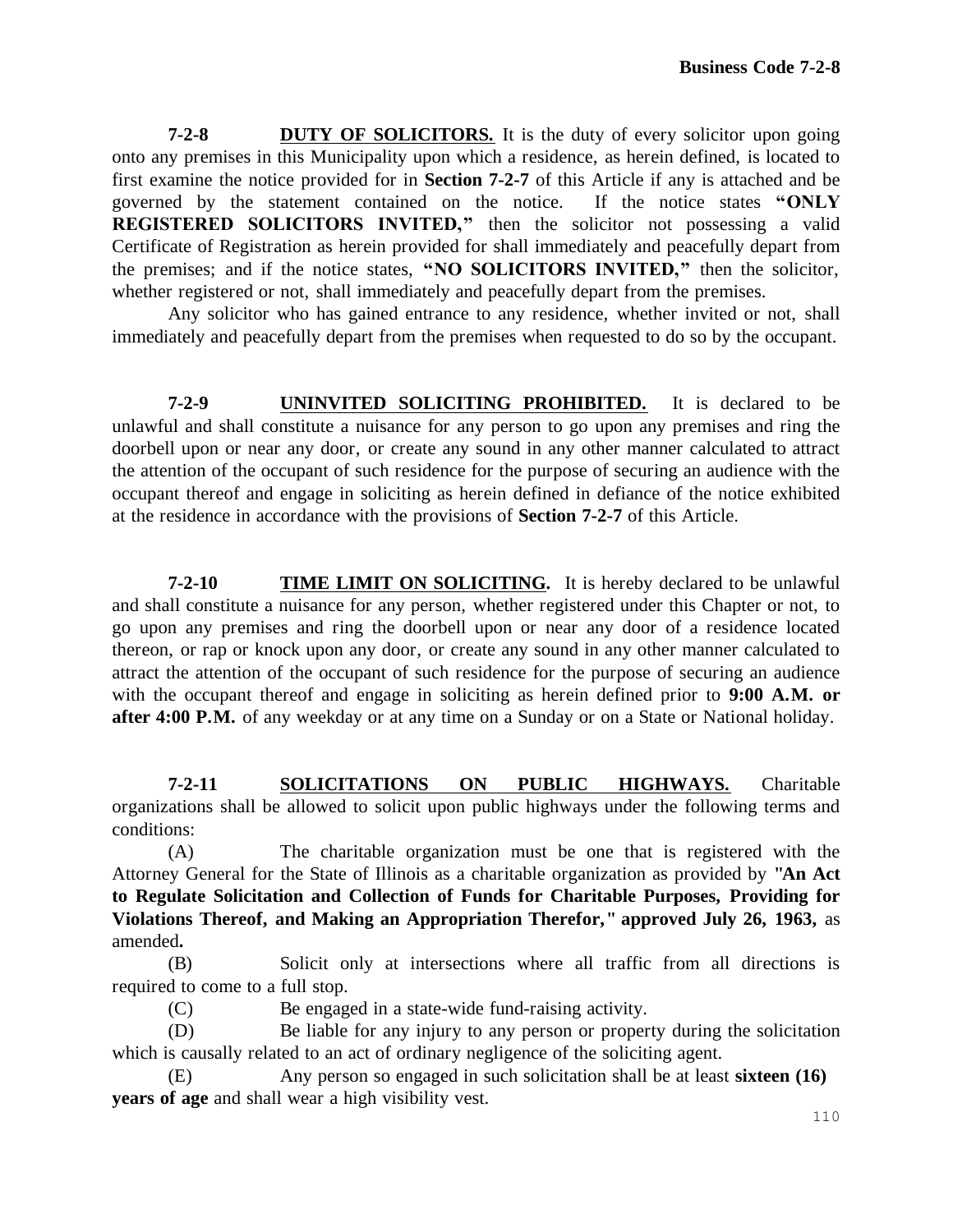**7-2-12 FEES.** Upon making an application for a Certificate, the applicant shall pay a license fee, which shall be:

(A) **Daily License: \$10.00 per person per day.** (B) **Annual License: \$50.00 per person per year. (See 65 ILCS Sec. 5/11-42-5)**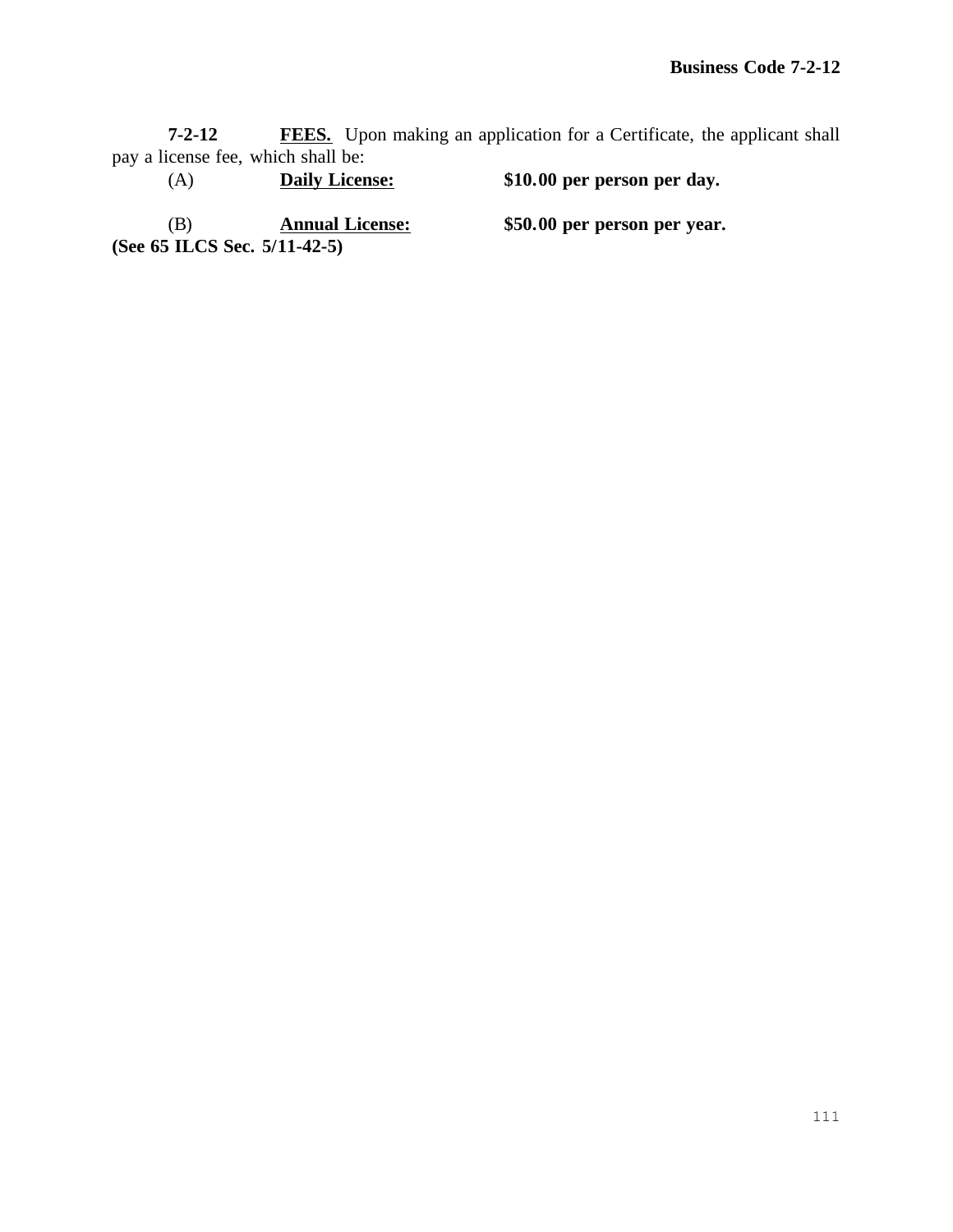#### **ARTICLE III - PEDDLERS**

**7-3-1 LICENSE REQUIRED.** It shall be unlawful for any person, firm or corporation to engage in the business of hawker or peddler of any merchandise, article, or thing without having first secured a license therefor.

**7-3-2 DEFINITION. "Peddle"** shall mean the selling, bartering, or exchanging or the offering for sale, barter or exchange of any tangible personal property upon or along the streets, highways, or public places of this Municipality or from house-to-house, whether at one place thereon or from place-to-place, from any wagon, truck, pushcart, or other vehicle or from movable receptacles of any kind, but shall not include the delivery of any item previously ordered or the sale of items along delivery routes where the purchaser has previously requested the seller to stop and exhibit his items. Nor shall **'peddle'** be taken to include the solicitation of orders by sample where the goods are not delivered at the time the order is taken.

**7-3-3 APPLICATIONS.** A person desiring a license may obtain the same by making application with the Clerk and providing the following information:

(A) Name and physical description of applicant. (B) Permanent home and address and local address if operating from such an address. (C) A brief description of the business and of the goods to be sold. (D) Name and address of the employer, if any. (E) The length of time for which the right to do business is desired. (F) Evidence that the agent is acting on behalf of the corporation he represents. (G) Statement of the applicant' s criminal record other than a traffic record.

(H) The last **three (3) municipalities** where the applicant carried on business immediately preceding the date of application and the address from which such business was conducted in those municipalities.

**7-3-4 INVESTIGATION OF APPLICANTS.** Upon receipt of such application, it shall be referred to the Chief of Police, who shall investigate the business and moral character of the applicant. He shall have **two (2) days** to review the application. If the facts show the applicant unfit to receive the license, then it shall be denied.

**7-3-5 HOURS.** It is hereby declared to be unlawful and shall constitute a nuisance for any person, whether registered under this Code or not to go upon any premises and ring the doorbell upon or near any door of a residence located thereon, or rap or knock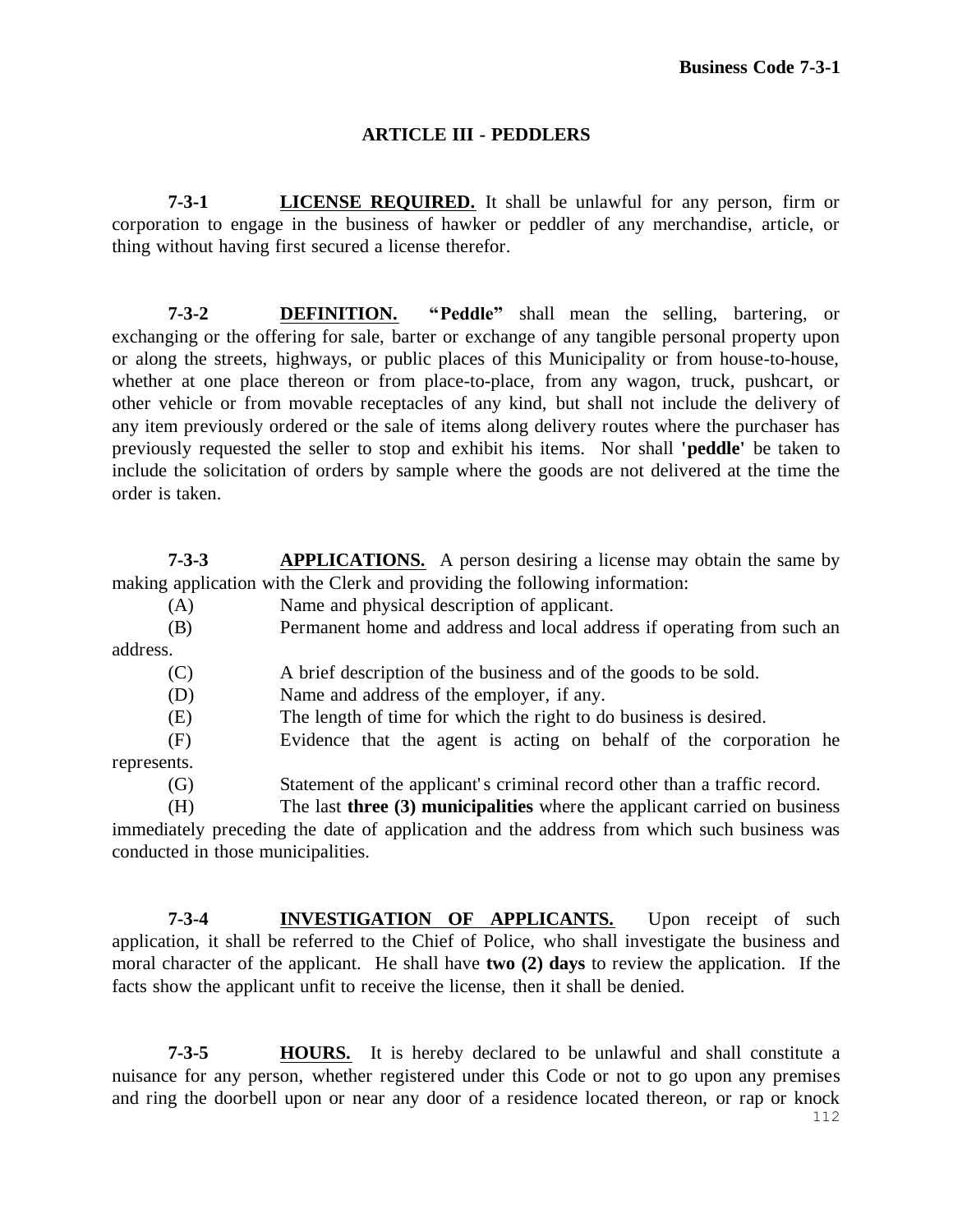upon any door, or create any sound in any other manner calculated to attract the attention of the occupant occupant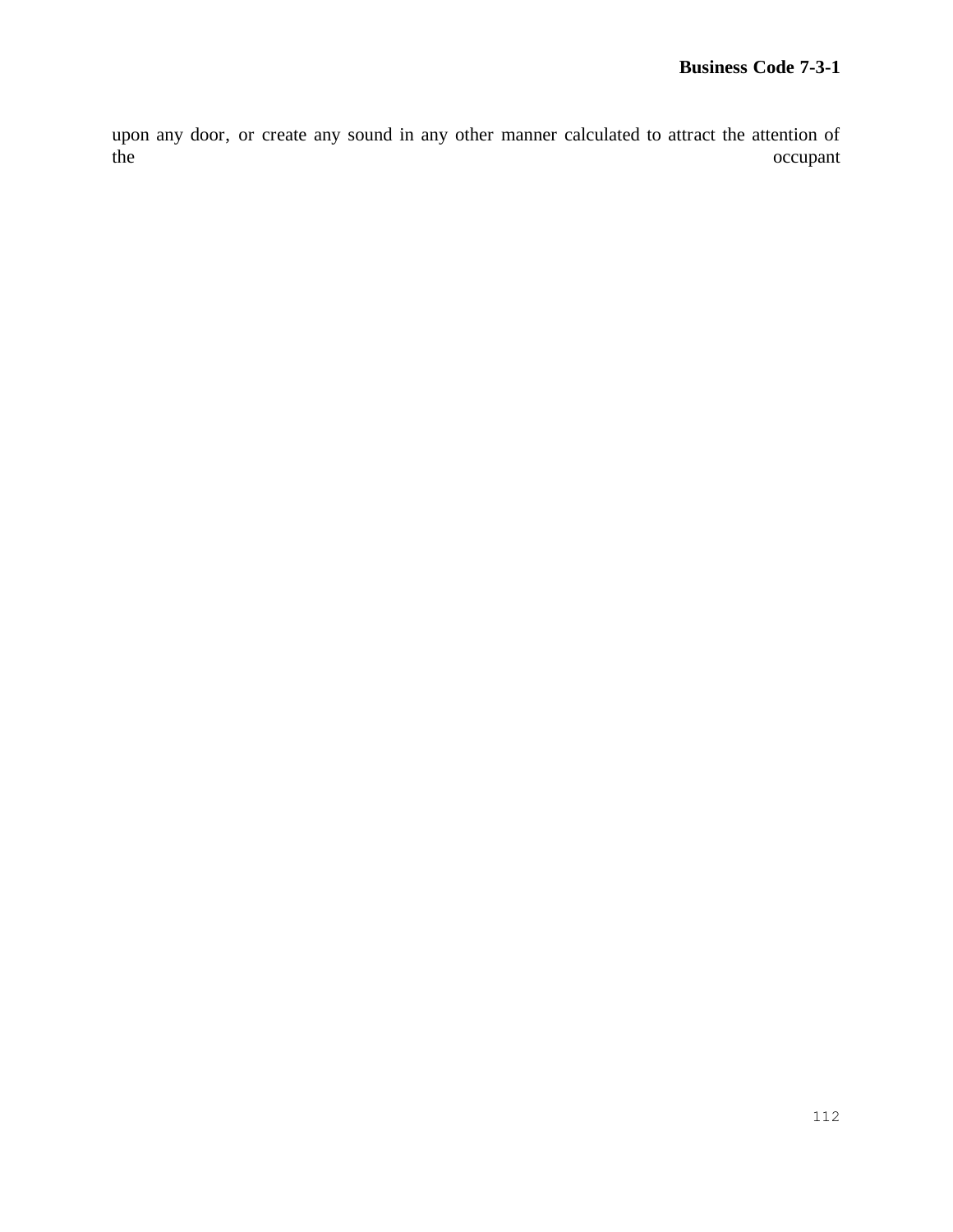of such residence, for the purpose of securing an audience with the occupant thereof and engage in peddling as herein defined, prior to **9:00 A.M.** or after **4:00 P.M.** of any weekday or at any time on a Sunday or on a State or National Holiday.

**7-3-6 REVOCATION.** The Mayor shall revoke the license of any licensed peddler who is found guilty of fraud, cheating or misrepresentation, whether through himself or through an employee while acting as a peddler in this Municipality. No person shall sell or peddle goods or merchandise other than those specified in the application for a license.

**7-3-7 EXCLUSIONS.** The provisions of this Article shall not apply to the sale or peddling of orders for the sale of milk, dairy products, vegetables, poultry, eggs, and other farm and garden products, so far as the sale of the commodities named herein is now authorized by law.

**7-3-8 PHOTOGRAPHS. Two (2) photographs** of the applicant and such of its employees as will be used in the peddling or merchandising, taken within **sixty (60) days**  immediately prior to the filing of the application, which pictures shall be **two inches by two inches (2" x 2")** in size, showing the head and shoulders of the applicant or its agents and/or employees in a clear and distinguishing manner.

**7-3-9 UNWANTED PEDDLING.** Nothing contained in this Chapter nor the issuance of any license hereunder shall entitle the licensee to go in or upon any private residence for the purpose of peddling if such licensee, his agents, or employees are directed to depart from said private residence by the owner or person in charge thereof.

**7-3-10 FEES.** Upon making an application for a peddler's license the applicant shall pay a license fee which shall be as follows:

(A) **Daily License: \$10.00 per person per day.**

(B) **Annual License**: **\$50.00 per person per year. (See 65 ILCS Sec. 5/11-42-5)**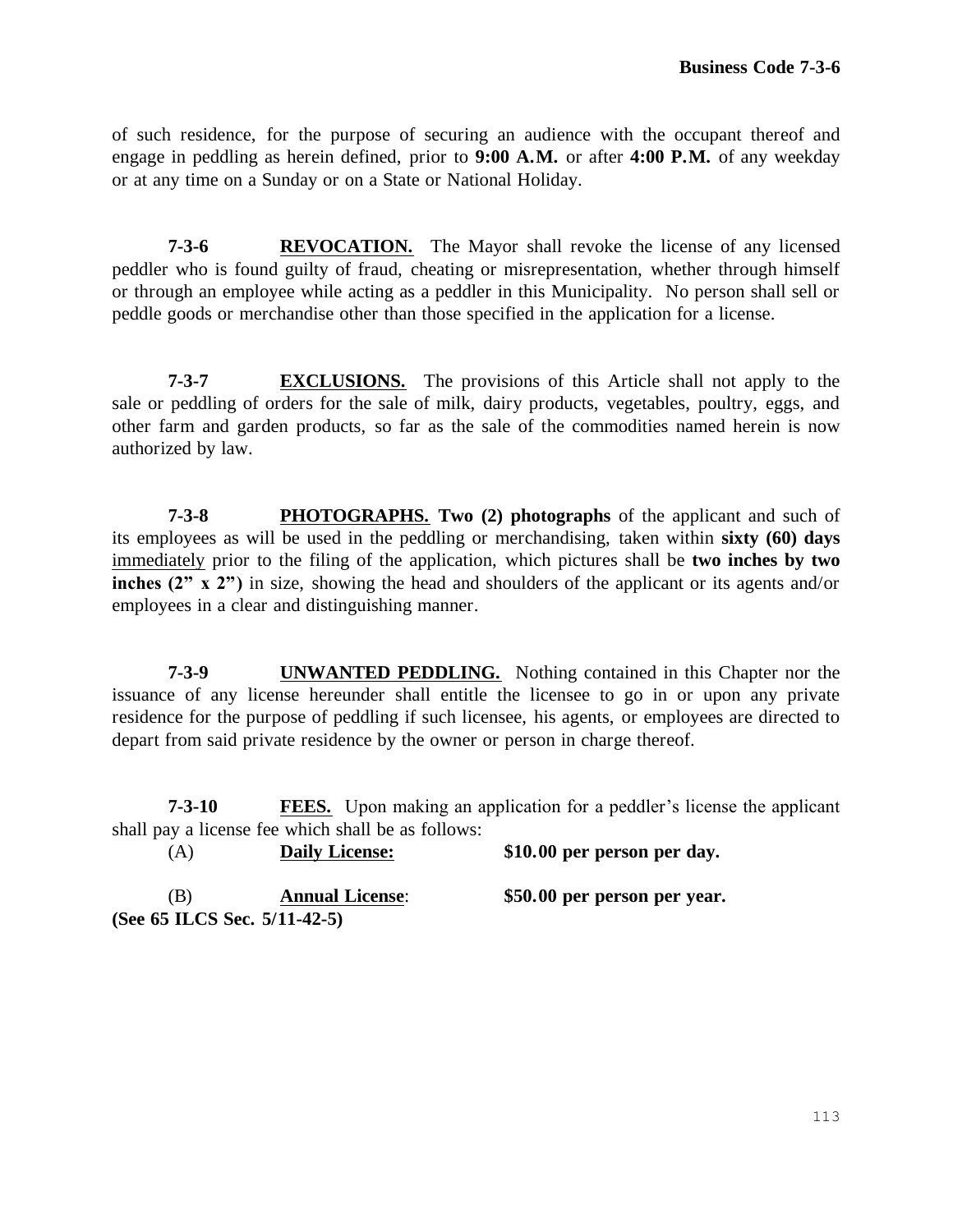## **ARTICLE IV - COIN-OPERATED MACHINES**

**7-4-1 DEFINITIONS.** Definitions of terms as used in this Article, unless the context otherwise clearly indicates, are as follows:

**"COIN-OPERATED AMUSEMENT DEVICE"** as used herein means any amusement machine or device operated by means of the insertion of a coin, token, or currency for the purpose of amusement or skill and for the playing of which a fee is charged. The term includes, but is not limited to juke boxes, electronic video games, pinball machines, pool tables, both coin-operated and regular or other similar games. The term does not include vending machines in which are not incorporated gaming or amusement features.

**7-4-2 LICENSE REQUIRED.** Any person displaying for public patronage or keeping for operation any coin-operated amusement device(s), shall be required to obtain a license from this Municipality, upon payment of a license fee. Application for such license shall be made to the Municipal Clerk upon a form to be supplied by the Clerk for that purpose.

**7-4-3 APPLICATIONS.** The application for such license shall contain the following information:

(A) Name and address of the applicant, age, date, and place of birth.

(B) All prior convictions of felonies of the applicant, if any.

(C) Address and name of business where the machine or device will be displayed and operated and the nature of the business conducted at the address under said name.

(D) The name and address of the owner of the machine and if the machine is serviced and supplied by any person other than the applicant or the owner of the machine, the name and address of such person shall be set out in the application.

No license shall be issued to any applicant unless he shall be over **eighteen (18) years**  of age and a citizen of the United States.

**7-4-4 INSPECTION.** Application for license shall be made out in duplicate; **one (1) copy** being retained by the Clerk and the other copy being referred to the Chief of Police.

(A) The Chief of Police shall investigate the location wherein it is proposed to operate such machine and ascertain if the applicant is a person of good moral character.

(B) If the Chief of Police determines that the applicant is not of good moral character, he shall report such findings to the corporate authorities.

**7-4-5 LICENSE APPROVAL.** No license shall be issued until the application therefor has been approved by the corporate authorities.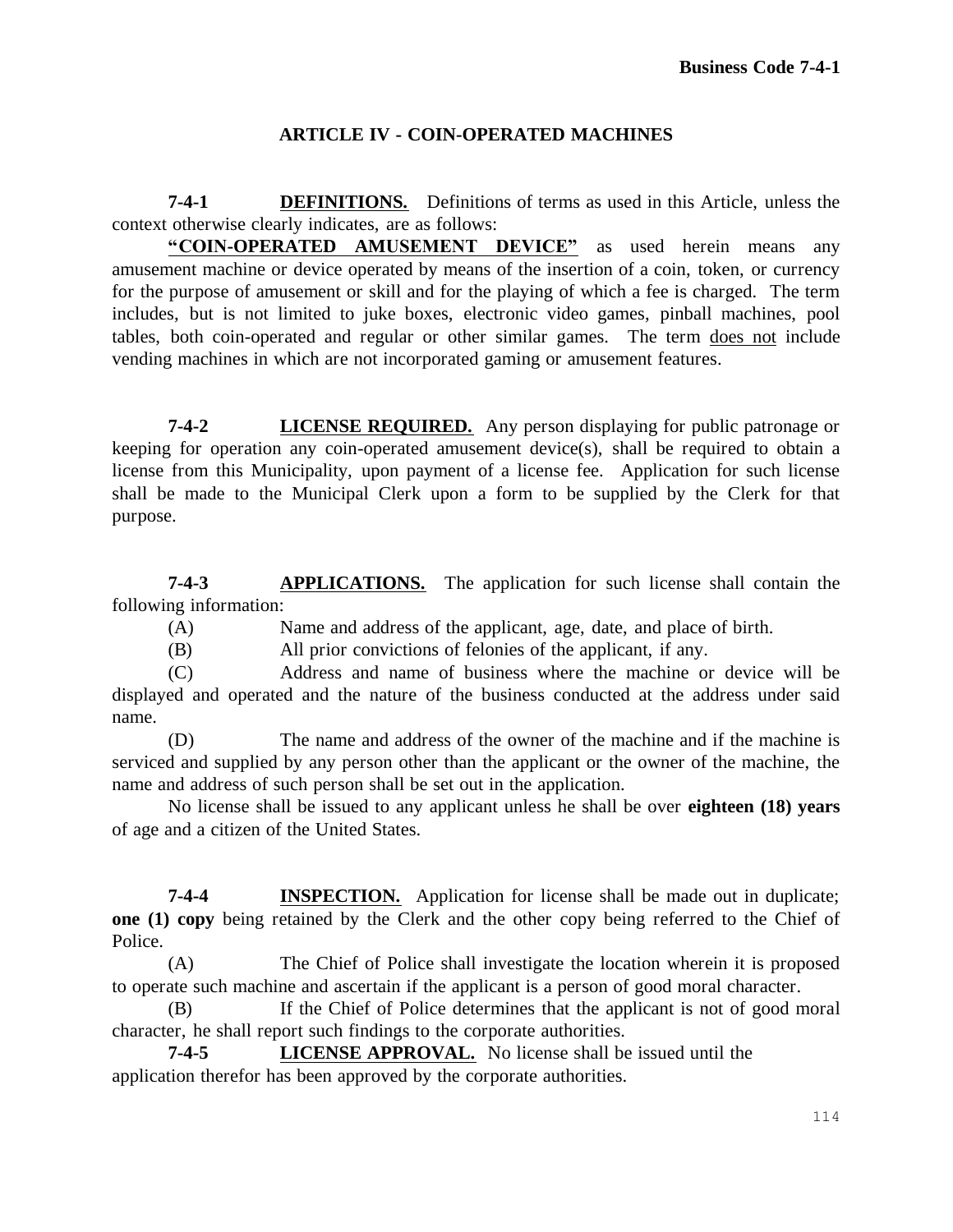**7-4-6 LICENSE FEES.** Before being granted a license, every applicant shall pay a license fee as follows:

(A) For the first machine or table: \$20.00 annually

(B) For the second machine or table: \$20.00 annually

each year.

(C) For over **two (2)** machines or tables – EACH: \$20.00 annually The license fee shall be paid annually in advance on **April 1st** of each year. If additional machines or devices are to be installed or displayed from time to time, the license shall be obtained before such display or installation. The license shall expire on **March 31st** of

**7-4-7 DISPLAY OF LICENSE.** The licensee herein provided for shall be posted permanently and conspicuously at the location of the machine on the premises wherein the device is to be operated or maintained. Not more than **one (1) machine** shall be operated on any **one (1) license** and the applicant or licensee shall be required to secure a license for each and every machine displayed or operated by him.

If the licensee shall move his place of business to another location within this Municipality, the license may be transferred to such new location upon application to the Municipal Clerk, giving the street and number of the new location. The new location shall be inspected by the Chief of Police in the same manner as provided in the previous sections of this Chapter. The transfer must conform with any other regulations applicable thereto.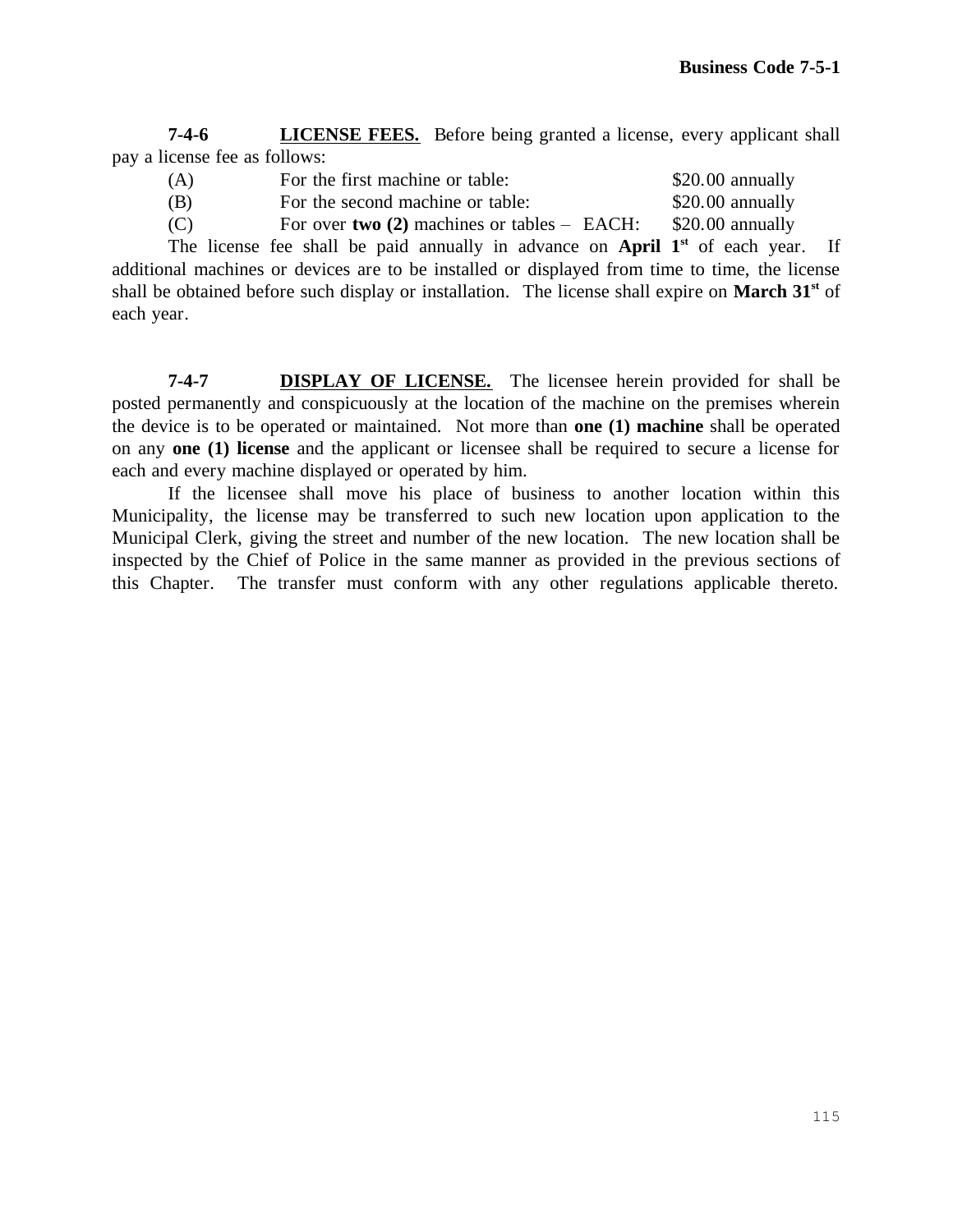### **ARTICLE V - JUNK DEALERS**

### **7-5-1 DEFINITIONS.**

**"JUNK"** as used in this Chapter shall be held to mean and include scrap and old iron, steel, chain, brass, copper, magnesium, aluminum, tin, lead or other base metals, scrap lumber, old rope, old bags, rags, waste paper, paper clippings, scraps of woolens, clips, bagging, rubber and glass, and empty bottles of different kinds or sizes when the number of each kind or size is less than **one (1) gross**, any wrecked or dilapidated motor vehicle, engine, or machinery received, stored or held for more than **ninety (90) days,** and all articles and things discarded or no longer used as a manufactured article composed of or consisting of any **one (1)** or more of the materials or articles herein mentioned.

**"JUNK DEALER"** as used in this Chapter shall be held to mean and include every person, firm, partnership, or corporation that shall engage in the business of buying, selling, bartering or exchanging, or shall collect, receive, store or hold in possession for sale, barter or exchange, any of the things in and by this Section defined as **"junk"**.

**"JUNK YARD"** as used in this Chapter shall be held to mean and include the premises on which a junk dealer is engaged in the business of buying, selling, bartering, exchanging, or collecting, receiving, storing or holding in possession for sale, barter, or exchange, any of the things in and by this Section defined as **"junk"**.

**(Also see Chapter 24, Article VII and Chapter 25, Articles I and III)**

**7-5-2 PHYSICAL REQUIREMENTS.** The minimum physical requirements at all times for each junk yard shall be as follows:

(A) The premises where the junk yard is located shall not have more than **two (2) entrances** thereto and **two (2) exits** therefrom, each of which shall not exceed **fifteen (15) feet** in width at the perimeter of the premises.

(B) The premises where the junk yard is located shall be enclosed on its perimeter with a solid, non-transparent, vertical wall or fence of a minimum height of **seven (7) feet** measured from ground level, excepting for the entrances and exits permitted by paragraph (A) above.

(C) The aforesaid solid, non-transparent wall or fence and the gates or doors, if any, at the aforesaid entrances and exits shall not contain any sign, poster or advertising matter of any kind whatsoever, excepting **one (1) sign** of the licensee thereon not exceeding **one hundred (100) square feet** in size.

(D) The public streets and alleys adjacent to the junk yard shall not have junk thereon.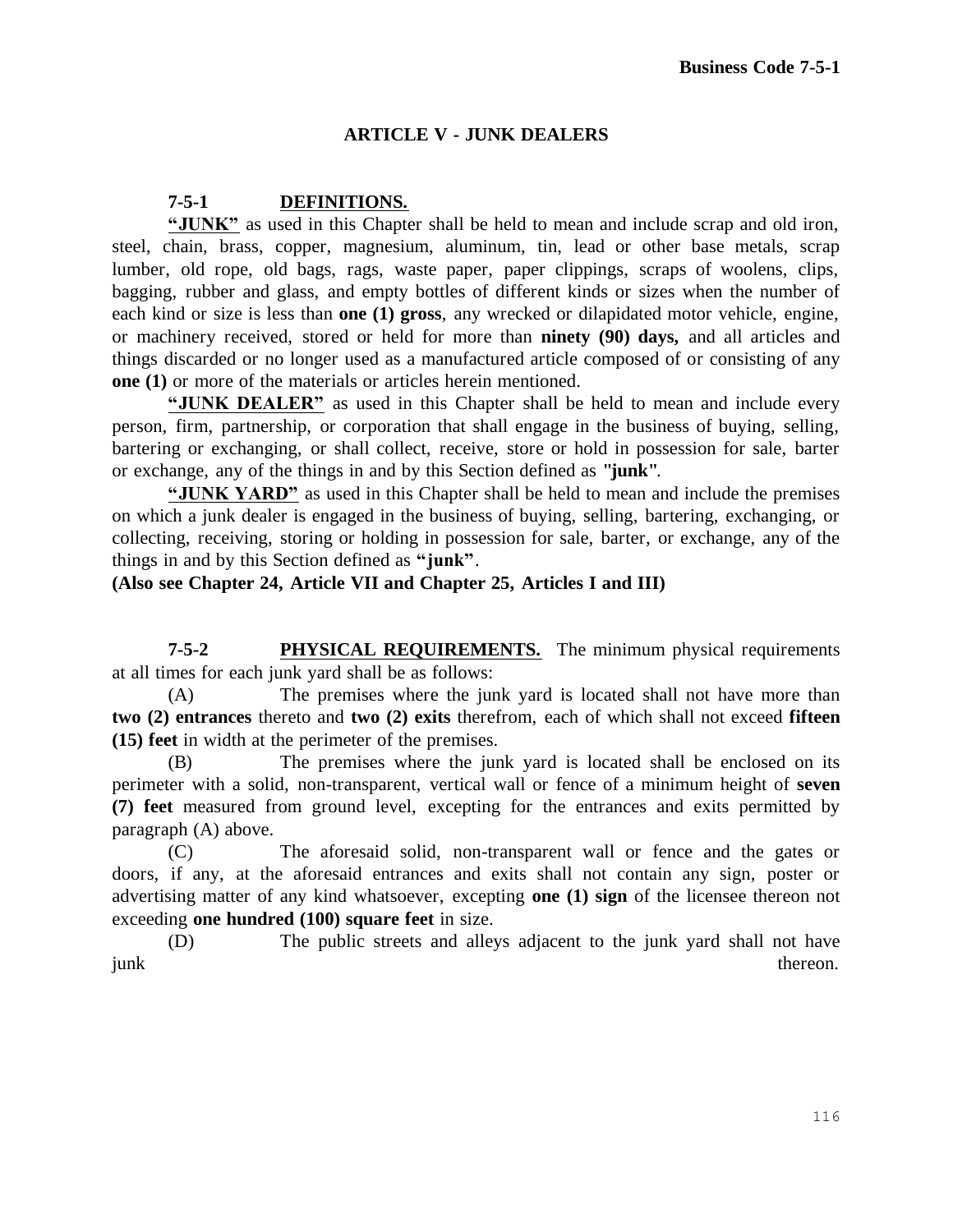**7-5-3 LICENSE REQUIRED.** It shall be unlawful for any person to keep, maintain, conduct or operate a junk yard within the corporate limits of the Village without first obtaining a license to do so as herein provided. A separate license shall be secured for each junk yard located on non-contiguous lots, blocks, tracts or parcels of land.

**7-5-4 APPLICATION.** Before any license under the provisions of this Section is issued, any person desiring to operate a junk yard in this Village shall first make a verified application in writing to the Clerk in the absence of provision to the contrary, stating thereon the full name of the applicant, his residence address, the trade name of the applicant, the legal description of the premises where the junk yard is to be located, the size and approximate location of each entrance thereto and exit therefrom, whether or not the premises where the junk yard is to be located is enclosed on its perimeter with a solid, non-transparent wall or fence of a minimum height of **seven** (7) feet, measured from ground level, excepting the entrances and exits, and whether or not the public streets and alleys adjacent to the premises where the junk yard is to be located have junk thereon. If the applicant is a firm or partnership, the names and residence addresses of all the partners and in the case of a corporation, the names and residence addresses of the president and secretary shall be stated in the application.

**7-5-5 DISQUALIFICATION.** Any applicant for a license to keep, maintain, conduct or operate a junk yard shall be disqualified for any of the following reasons:

(A) Not a person of good character.

(B) Falsification of an application for a license hereunder.

(C) License for a junk yard theretofore issued to the applicant has been revoked during the preceding **twenty-four (24) months.**

(D) Failure to meet any one of the minimum physical requirements for a junk yard as specified in **Section 7-5-2** hereof.

**7-5-6 LICENSE.** Any and all licenses issued hereunder shall state that such license is issued in the name of the junk dealer solely for the purpose of keeping, maintaining, conducting and operating a junk yard, the expiration date thereof, the legal description of the premises where the junk yard is to be located, that the license shall be used and the privileges thereof exercised only at the described premises, and that such license is non-assignable and non-transferable.

Such license shall further provide that it is issued subject to all the provisions of this Chapter; that upon the first conviction for a violation of any of the provisions of this Chapter, in addition to the fine, such junk yard shall remain closed for a period of **thirty (30) days;** that upon the second conviction for a violation of any of the provisions of this Chapter, such license shall become null and void, and the licensee shall forfeit all sums paid for such license, and that the licensee, by the acceptance of such license expressly agrees to all the terms and conditions thereof, and to the terms and provisions of this Section and all amendments thereto.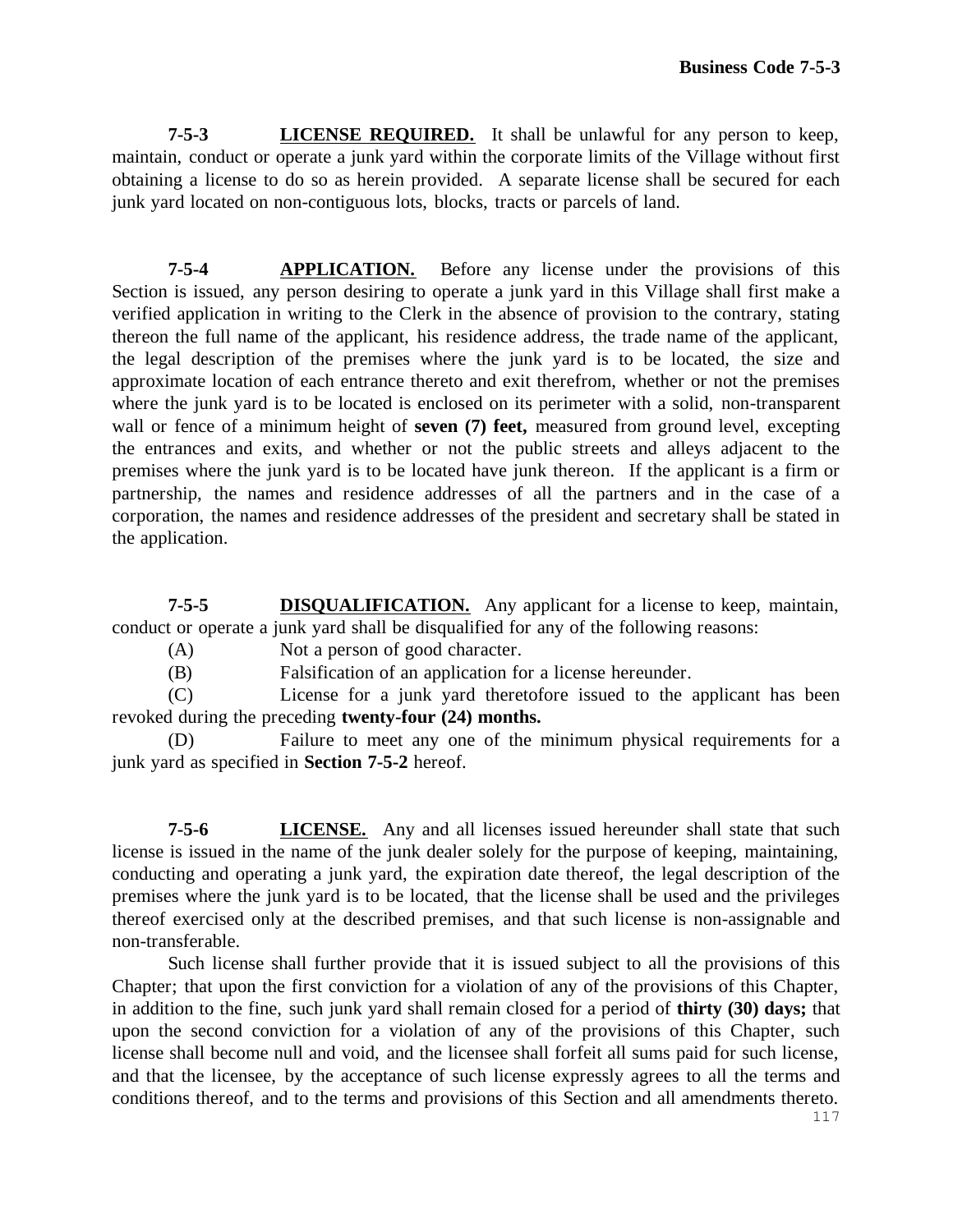**7-5-7 LICENSE FEE.** The annual license fee for each junk yard shall be **Two Hundred Dollars (\$200.00)** payable in advance with the filing of the application for license, and shall not be subject to prorata reduction for a portion of the year, either because of the application for or because of revocation of a license; provided, however, that only **one (1)** annual license fee shall be payable for licenses which may be issued whenever the applicant desires to keep, maintain, conduct or operate junk yards on lots, blocks, tracts, or parcels of land which are situated on directly opposite sides of and abut upon each side of a public street or alley. Where such place of business is not located in the Village, but the operator carries on the business of buying or collecting or bartering for the items heretofore enumerated within the Village, the annual fee shall be **Two Hundred Dollars (\$200.00)** for each junk dealer. The fee is payable as provided in this Code.

**7-5-8 MINORS.** No licensee hereunder shall purchase or receive any article whatsoever from any minor, without the written consent of their parents or guardians.

**(See 65 ILCS Sec. 5/11-42-3)**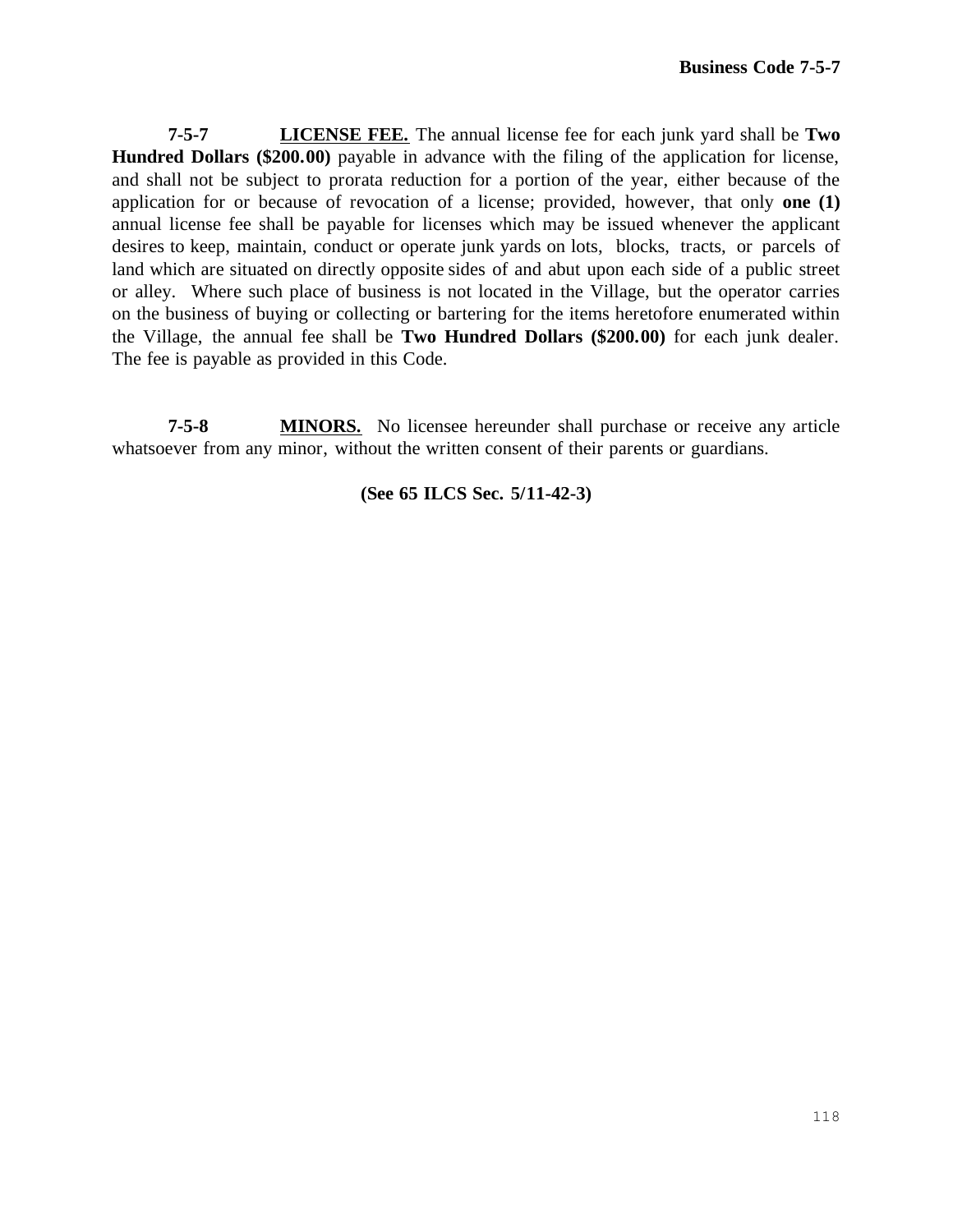## **ARTICLE VI - RAFFLE CODE**

**7-6-1 DEFINITIONS.** Unless the context otherwise requires, the words and phrases herein defined are used in this Code in the sense given them in the following definitions:

**"NET PROCEEDS"** means the gross receipts from the conduct of raffles, less reasonable sums expended for prizes, local license fees and other reasonable operating expenses incurred as a result of operating a raffle.

**"RAFFLE"** means a form of lottery, as defined in **Section 28-2, subparagraph (b) of the Criminal Code of 1961,** conducted by an organization licensed under this Article in which:

(A) the player pays or agrees to pay something of value for a chance, presented and differentiated by a number or by a combination of numbers, or by some other medium, one or more of which chances is to be designated the winning chance;

(B) the winning chance is to be determined through a drawing or by some other method based on an element of chance by an act or set of acts on the part of persons conducting or connected with the lottery, except that the winning chance shall not be determined by the outcome of a publicly exhibited sporting contest.

The definitions contained in **Section 15/2, of Chapter 230; (Ill. Comp. Stat.)** are hereby adopted by reference as if fully set out herein. **(See 230 ILCS Sec. 15/2)**

**7-6-2 ADMINISTRATION.** The Mayor is hereby charged with the administration of the appropriate provisions of this Code, and may appoint persons to assist in the exercise of the powers and the performance of the duties herein provided, including, but not limited to, the members of his staff, the Village Attorney, the Village Clerk, and the Chief of Police. **(See 230 ILCS Sec. 15/2)**

**7-6-3 LICENSE REQUIRED.** No person or organization shall conduct or partake in the selling of raffle chances within the limits and territory of this Village without having a license to do so issued by the Mayor in a manner hereinafter provided and a valid license for such purpose as provided by the **Illinois Compiled Statutes**. Licenses shall be issued only to bona fide religious, charitable, labor, fraternal, educational or veterans' organizations that operate without profit to their members and which have been in existence continuously for a period of **five (5) years** immediately before making application for a license and which have had during that entire **five (5) year period** a bona fide membership engaged in carrying out their objectives or to a nonprofit fundraising organization that the licensing authority determines is organized for the sole purpose of providing financial assistance to an identified individual or group of individuals suffering extreme financial hardship as the result of an illness, disability, accident or disaster.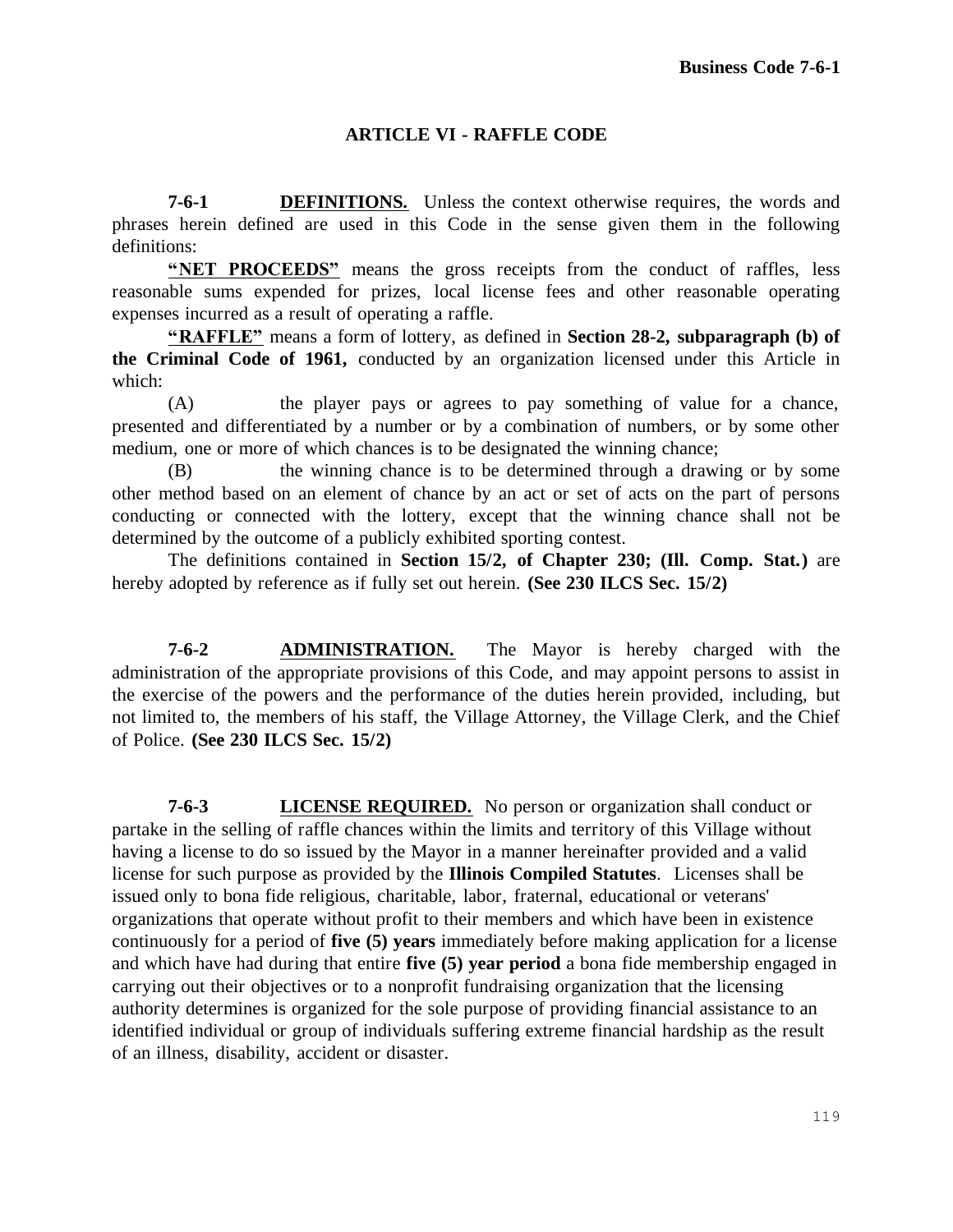(A) The above mentioned types of organizations shall be defined pursuant to the **Illinois Compiled Statutes** and incorporated herein;

(B) No person or organization shall be issued more than **one (1) license** in a period of **one (1) week;**

(C) The manager of a raffle game shall give a fidelity bond in the sum of **One Thousand Dollars (\$1,000.00)** in the performance of his duties. The Mayor or his designated representative is authorized to waive requirement for bond by including a waiver provision in the license issued, provided that the license containing such waiver provision shall be granted only by majority vote of the members of the licensed organization. The terms of the bond shall provide that notice shall be given in writing to the licensing authority not less than **thirty (30) days** prior to its cancellation.

(D) Any license issued under this Code shall be nontransferable.

**7-6-4 APPLICATIONS FOR LICENSE.** The Mayor is authorized to grant and issue licenses to eligible organizations to conduct raffles and to participate in the sale of raffle tickets within the limits and territory of the Village upon the conditions and in the manner provided by this Code and by the Act of the General Assembly of Illinois, and not otherwise. Such license shall be in writing, signed by the Mayor and attested by the Village Clerk with the seal of his office affixed thereto.

Prior to the issuance of a license, the applicant shall submit to the Village Clerk an application, in triplicate, in writing and under oath stating the following:

(A) The name and address of the organization;

(B) The type of organization that is conducting the raffle, i.e., religious, charitable, labor, fraternal, educational, veterans or other;

(C) The length of time the organization has continually existed immediately before making application for a license;

(D) The applicant shall give the aggregate retail value of all prizes or merchandise awarded by a licensee in a single raffle;

(E) The applicant will give the maximum retail value of each prize awarded by a licensee in a single raffle;

(F) The amount that the organization plans to charge for each raffle chance issued or sold;

(G) The time and location where the raffle is to be held;

(H) The purpose for which the proceeds of the raffle will be used;

(I) The name and address of the person conducting and performing the raffle, and his relationship with the organization;

(J) The last date which the applicant has applied for a raffle license;

(K) The area in which the organization plans to sell or issue its raffle chances;

(L) Whether or not the applicant has ever been convicted of a felony.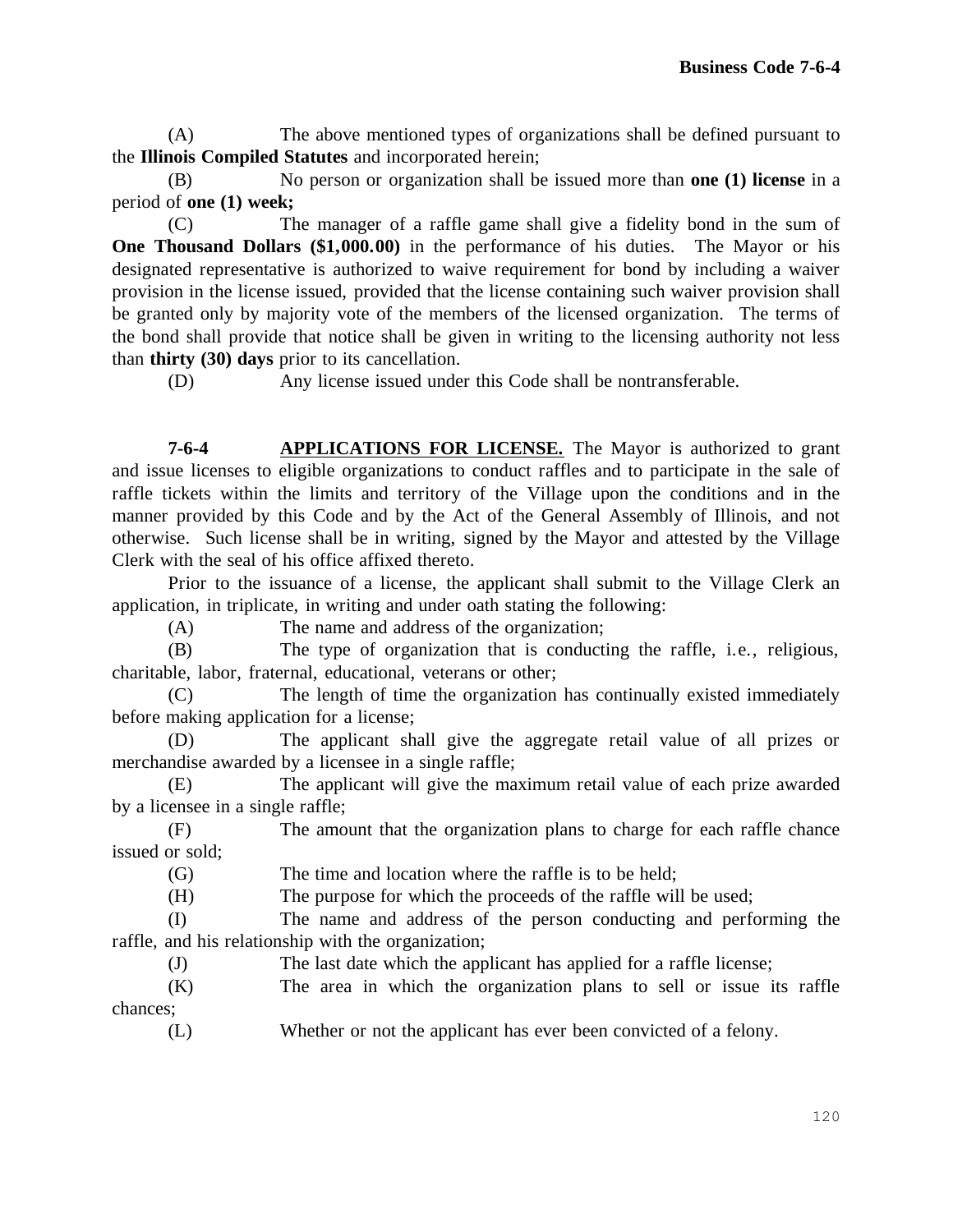**7-6-5 APPLICATION: ISSUANCE.** All licenses issued by the Mayor or Village Clerk are subject to the following restrictions:

(A) No person, firm or corporation shall conduct raffles or chances without having first obtained a license therefor pursuant to this Code.

(B) The license and application for a license shall specify the area or areas within the licensing authority in which raffle chances will be sold or issued, the time period during which raffle chances will be sold or issued, the time of determination in winning chances, and the location or locations with which winning chances will be determined.

(C) The application shall contain a sworn statement attesting to the not-forprofit character of the prospective licensee organization signed by the presiding officer and the secretary of that organization.

(D) The Mayor shall act upon a license application within **thirty (30) days**  from the date of application.

(E) The application for license shall be prepared in accordance with this Code.

(F) A license authorizes the licensee to conduct raffles as defined in this Code.

**7-6-6 PROHIBITED LICENSEES.** The following are ineligible for any raffle license:

(A) Any person who has been convicted of a felony.

(B) Any person who is or has been a professional gambler or gambling promoter;

(C) Any person who is not of good moral character;

(D) Any firm or corporation in which a person defined in paragraphs (A), (B) or (C) above has a propriety, equitable or credit interest, or in which such a person is active or employed;

(E) Any organization in which a person defined in paragraphs (A), (B), or (C) above is an officer, director or employee, whether compensated or not;

(F) Any organization in which a person defined in paragraphs (A), (B), or (C) above is to participate in the management or operation of a raffle as defined by this Code.

## **7-6-7 RESTRICTIONS ON THE CONDUCT OF RAFFLES.**

(A) The entire net proceeds of any raffle must be exclusively devoted to the lawful purposes of the organization permitted to conduct that game.

(B) No person except a bona fide member of the sponsoring organization may participate in the management or operation of the raffle;

(C) No person may receive any remuneration or profit for participating in the management or operation of the raffle;

(D) A licensee may rent a premises on which to determine a winning chance or chances in a raffle only from an organization which has also been licensed under the Raffle Act;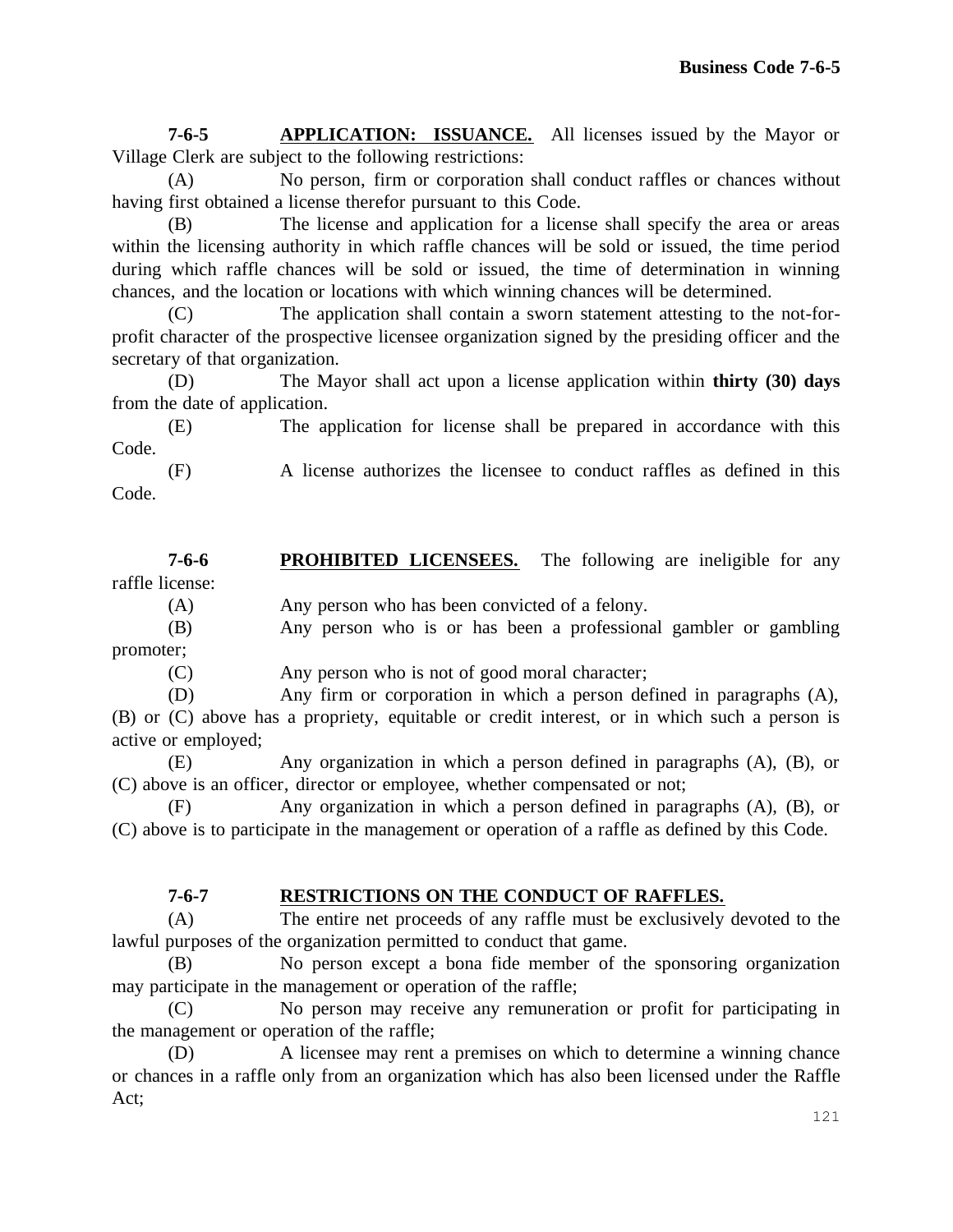(E) Raffle chances may be sold or issued only within the area specified on the license, and winning chances may be determined only at those locations specified on the license;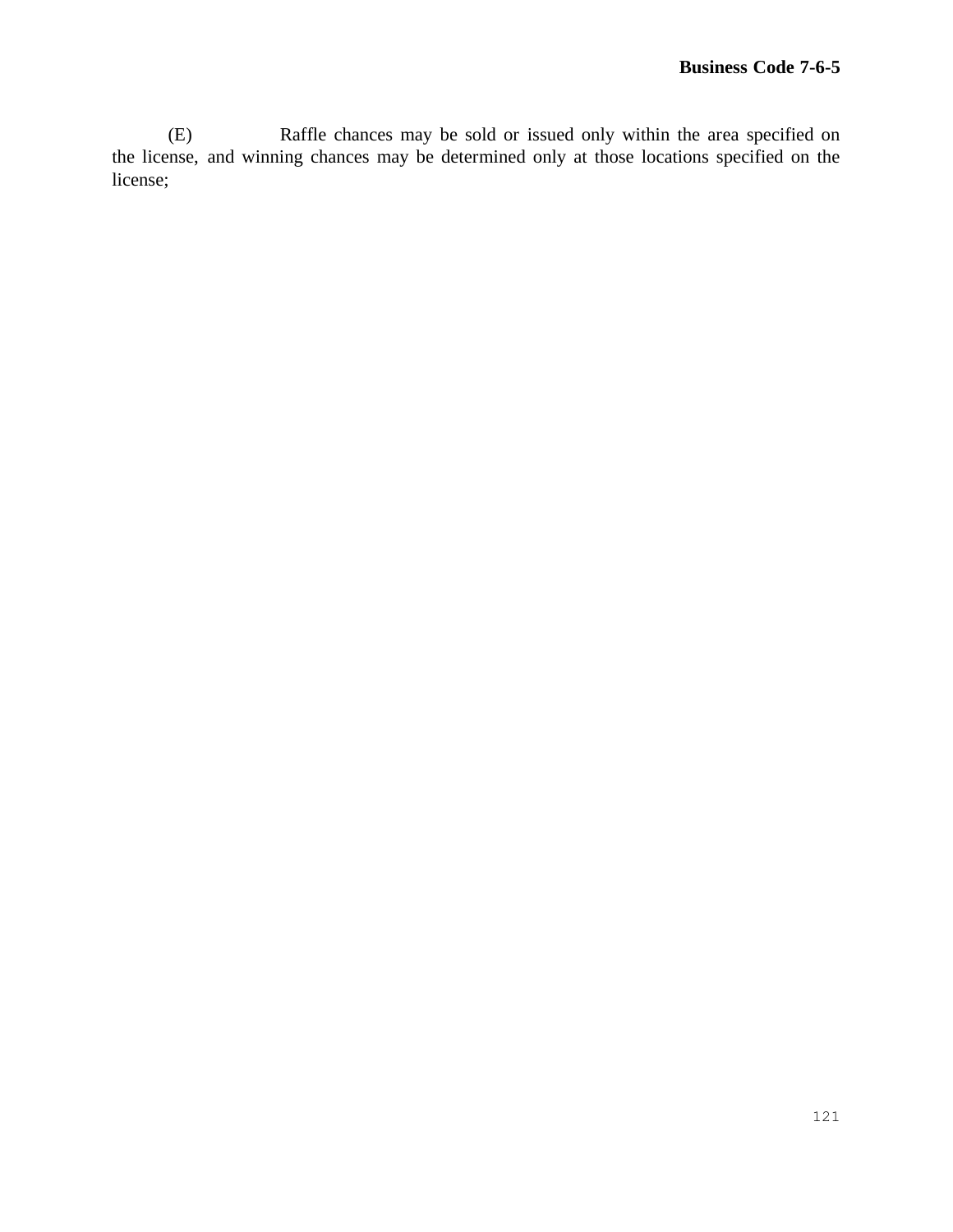(F) No person under the age of **eighteen (18) years** may participate in the conducting of raffles or chances. A person under the age of **eighteen (18) years** may be within the area where winning chances are being determined only when accompanied by his parent or guardian.

(G) If a lessor rents premises where a winning chance or chances on a raffle are determined, the lessor shall not be criminally liable if the person who uses the premises for the determining of winning chances does not hold a license issued by the governing body of any county or municipality under the provisions of this Code.

## **7-6-8 RECORDS.**

(A) Each organization licensed to conduct raffles and chances shall keep records of its gross receipts, expenses and net proceeds for each single gathering or occasion at which winning chances are determined. All deductions from the gross receipts for each single gathering or occasion shall be documented with receipts or other records indicating the amount, a description of the purchased item or service or other reason for the deduction, and the recipient. The distribution of net proceeds shall be itemized as to payee, purpose, amount and date of payment.

(B) Gross receipts from the operation of raffle programs shall be segregated from other revenues of the organization, including bingo gross receipts if bingo games are also conducted by the same non-profit organization pursuant to license therefor issued by the Department of Revenue of the State of Illinois, and placed in a separate account. Each organization shall have separate records of its raffles. The person who accounts for the gross receipts, expenses, and net proceeds from the operation of raffles shall not be the same person who accounts for other revenues of the organization.

(C) Each organization licensed to conduct raffles shall report monthly to its membership and to the Village its gross receipts, expenses and net proceeds from raffles and the distribution of net proceeds itemized as required by this Section.

(D) Records required by this Section shall be preserved for **three (3) years,**  and the organization shall make available their records relating to operation of raffles for public inspection at reasonable times and places. **(See 230 ILCS Sec. 15/6)**

## **7-6-9 TERM AND FEES.**

(A) The aggregate retail value of all prizes or merchandise awarded by a licensee in a single raffle shall not exceed **Twenty-Five Thousand Dollars (\$25,000.00);**

(B) The maximum retail value of each prize awarded by a licensee in a single raffle shall not exceed **Fifteen Thousand Dollars (\$15,000.00);**

(C) The maximum price which may be charged for each raffle chance issued or sold shall not exceed **Twenty-Five Dollars (\$25.00);**

(D) The maximum number of days during which chances may be issued or sold shall not exceed **one hundred twenty (120) days;**

(E) Licenses issued pursuant to this Article shall be valid for **one (1) raffle**  and may be suspended or revoked for any violation of this Code.

122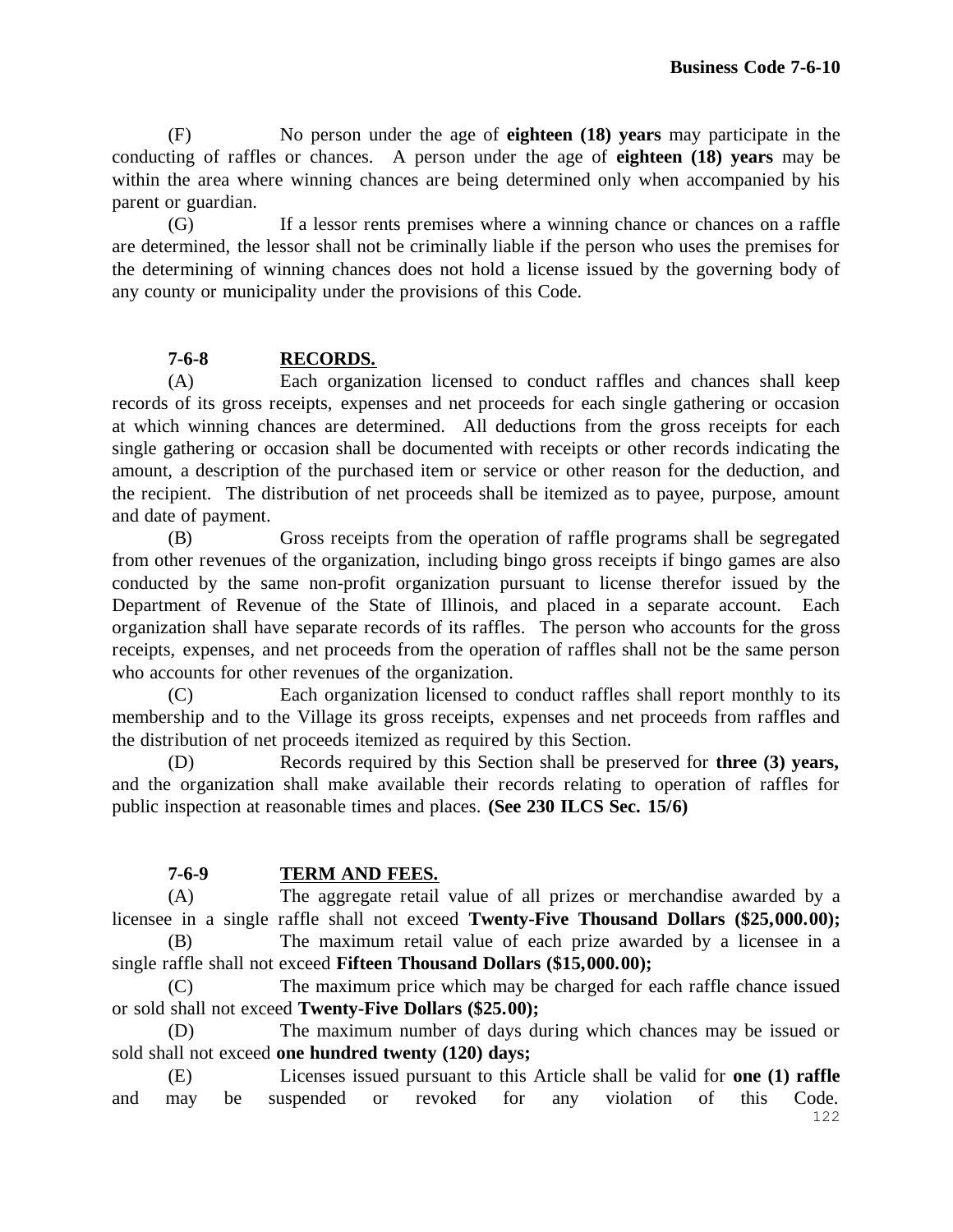**7-6-10 LIMITED CONSTRUCTION.** Nothing in this Code shall be construed to authorize the conducting or operating of any gambling scheme, enterprise, activity or device other than raffles as provided for herein.

**(See 230 ILCS Sec. 15/1 to 15/8)**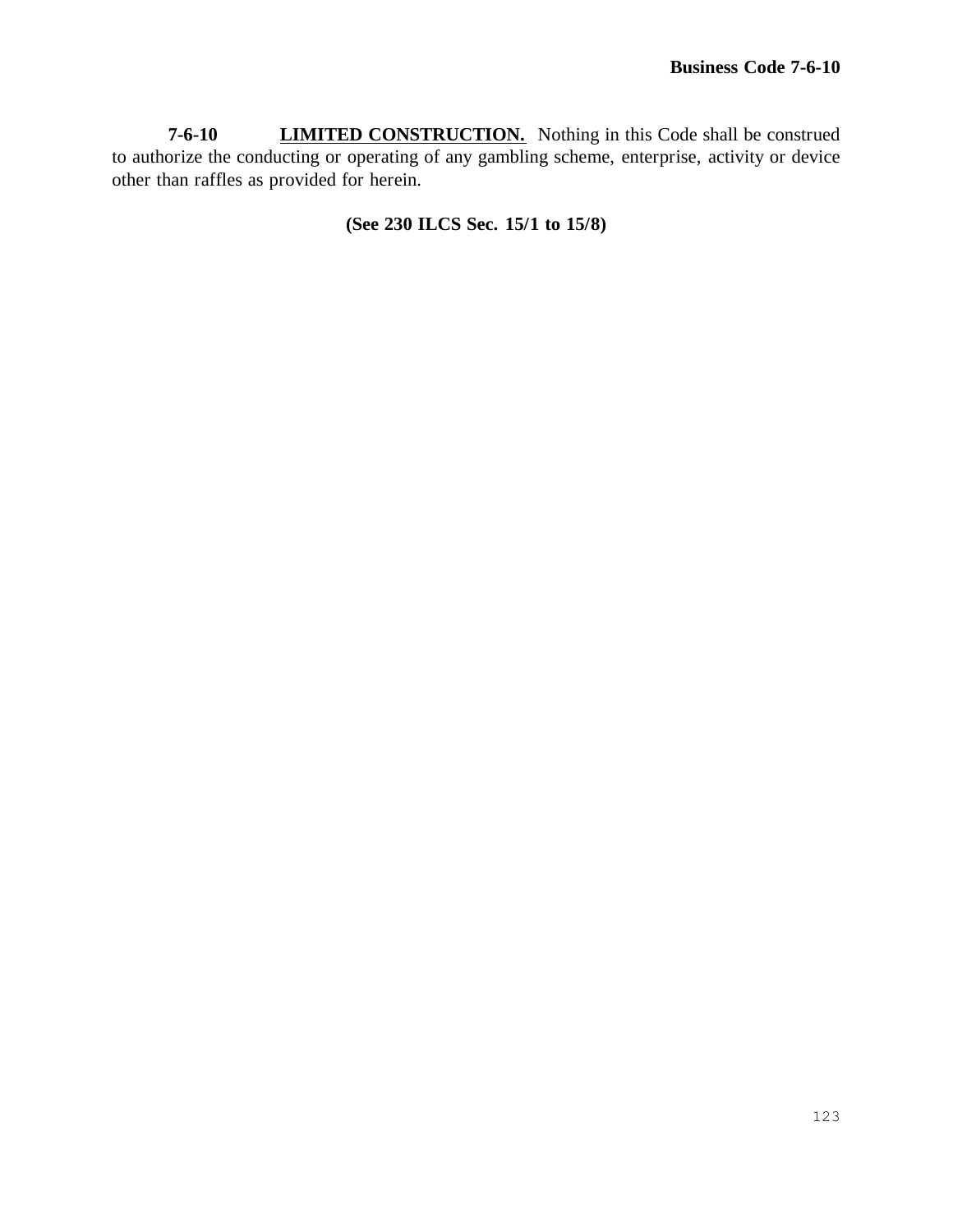### **ARTICLE VII – ADULT USE LICENSING AND REGULATION**

**7-7-1 PURPOSE.** The purpose of this Article is to regulate adult uses to protect the community from the many types of criminal activity frequently associated with such uses. The Village recognizes that such regulation cannot effectively prohibit such uses, but can balance the competing interest of the community in reducing criminal activity and protecting property values versus the protected rights of the owners, operators, employees and patrons of adult uses.

#### **7-7-2 DEFINITIONS.**

(A) **Adult Bookstore.** An establishment having as a substantial or significant portion of its sales or stock in trade, books, magazines, films for sale or for viewing on premises by use of motion picture devices or by coin operated means, and periodicals which are distinguished or characterized by their emphasis on matter depicting, describing or relating to "specified sexual activities", or "specified anatomical areas", or an establishment with a segment or section devoted to the sale or display of such materials, or an establishment that holds itself out to the public as a purveyor of such materials based upon its signage, advertising, displays, actual sales, presence of video preview or coin operated booths, exclusion of minors from the establishment's premises or any other factors showing the establishment's primary purpose is to purvey such material.

(B) **Adult Entertainment Cabaret.** A public or private establishment which:

- (1) features topless dancers, strippers, "go-go" dancers, male or female impersonators, lingerie or bathing suit fashion shows;
- (2) not infrequently features entertainers who display "specified anatomical areas"; or
- (3) features entertainers who by reason of their appearance or conduct perform in a manner which is designed primarily to appeal to the prurient interest of the patron or features entertainers who engage in, or are engaged in explicit simulation of "specified sexual activities".

(C) **Adult Motion Picture Theater.** A building or area used for presenting materials distinguished or characterized by an emphasis on matter depicting, describing or relating to "specified sexual activities" or "specified anatomical areas" for observation by patrons therein.

(D) **Adult Novelty Store.** An establishment having a substantial or significant portion of its sales or stock in trade consisting of toys, devices, clothing "novelties", lotions and other items distinguished or characterized by their emphasis on or use for "specialized sexual activities" or "specified anatomical areas" or an establishment that holds itself out to the public as a purveyor of such materials based upon its signage, advertising, displays, actual sales, exclusion of minors from the establishment's premises or any other factors showing the establishment's primary purpose is to purvey such material.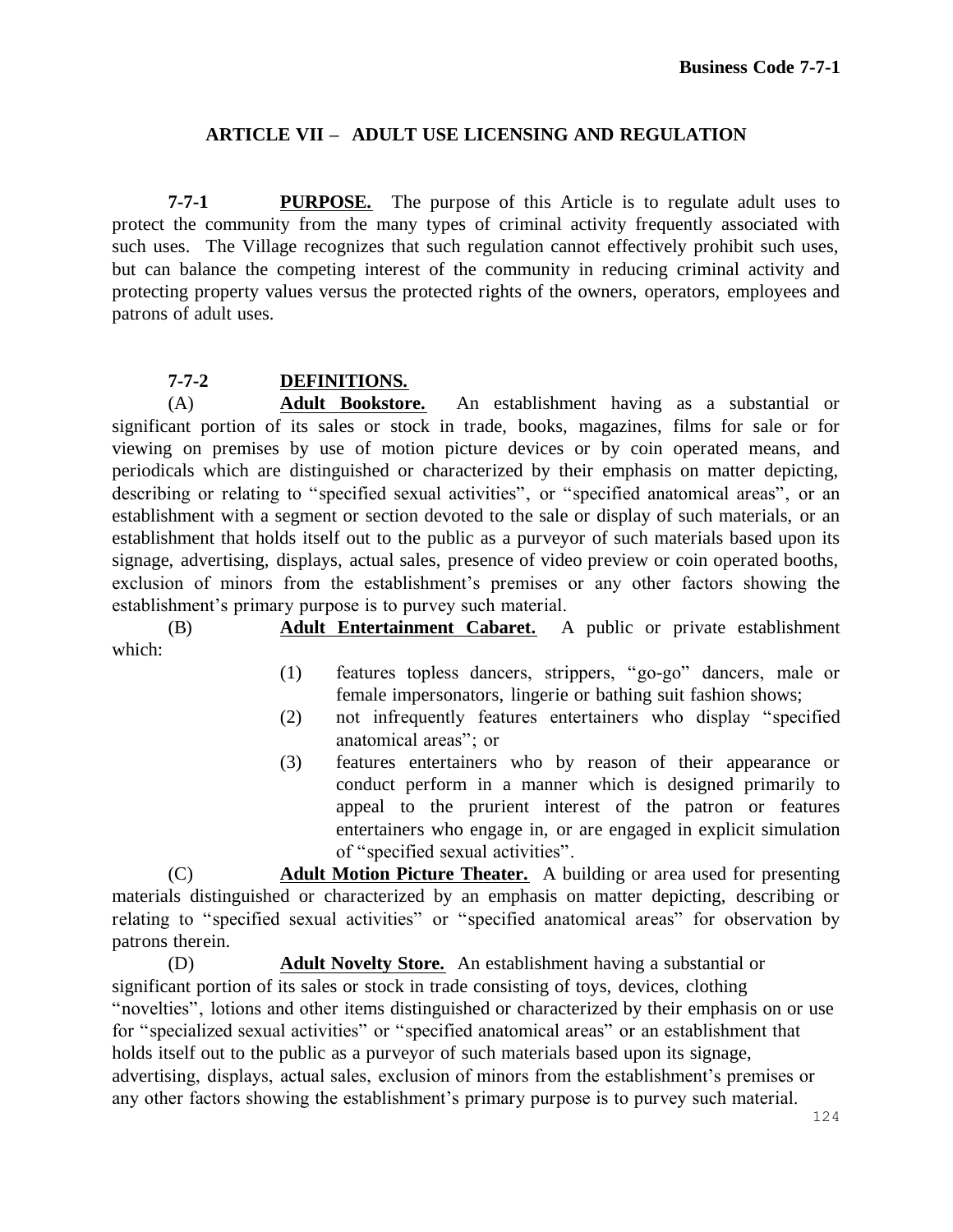(E) **Nudity.** Nudity means the showing of the human male or female genitals, pubic area, female breasts with less than a full opaque covering below a point immediately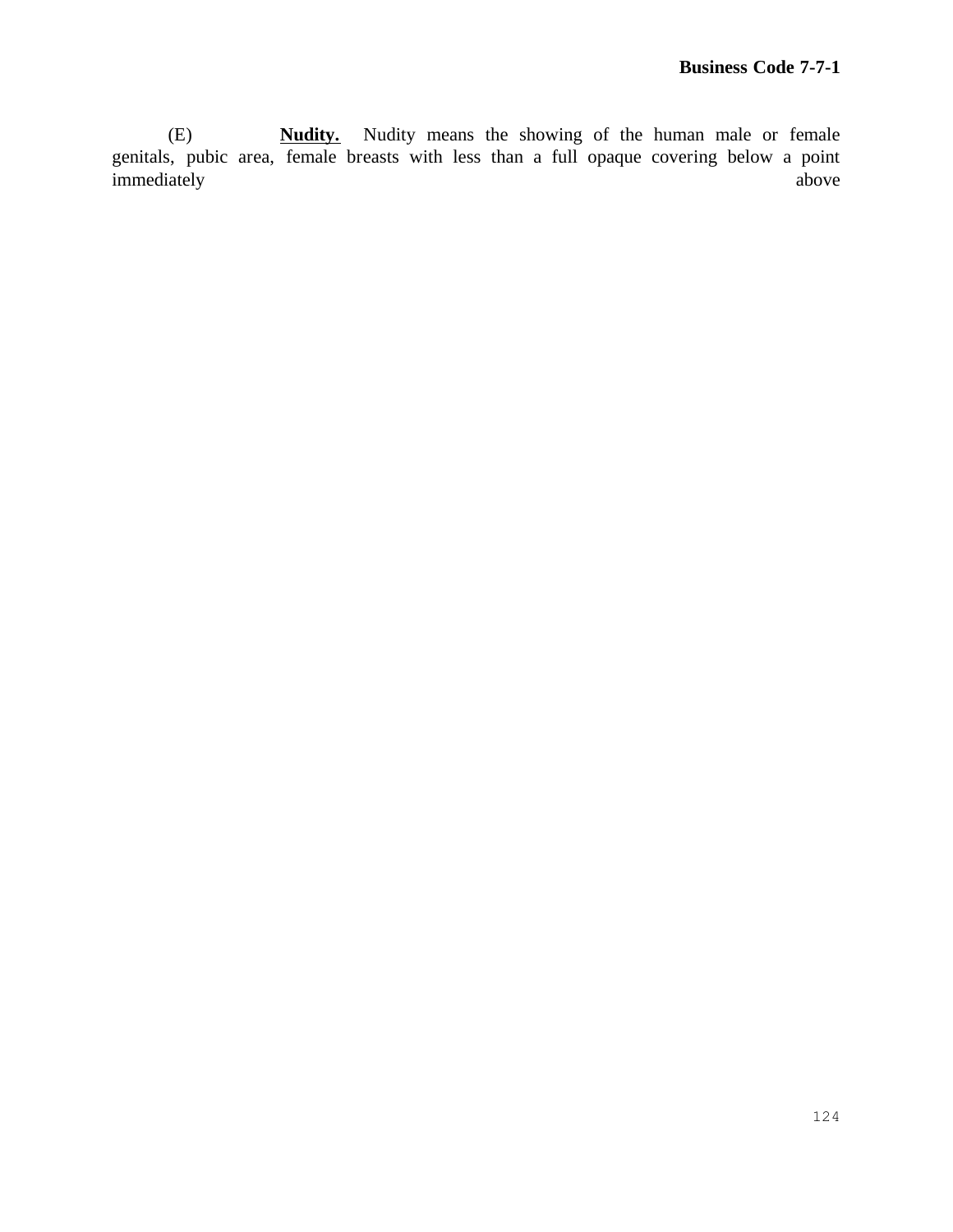the top of the areola, human male genitals in a discernibly turgid state even if completely and opaquely covered or, that portion of the buttocks which would be covered by a properly worn "thong" type bikini bottom.

(F) **Public Place.** Public place means any location frequented by the public, or where the public is present or likely to be present, or where a person may reasonably be expected to be observed by members of the public. Public places include, but are not limited to, streets, sidewalks, parks, beaches, business and commercial establishments (whether for profit or not-for-profit and whether open to the public at large or where entrance is limited by a cover charge or membership requirement), hotels, motels, restaurants, nightclubs, country clubs, cabarets and meeting facilities utilized by social, fraternal or similar organizations. Premises used solely as a private residence, whether permanent or temporary in nature, shall not be deemed a public place. Public places shall not include enclosed single sex public restrooms, enclosed single sex functional showers, locker and/or dressing room facilities, enclosed motel rooms and hotel rooms designed and intended for sleeping accommodations, doctors offices, churches, synagogues or similar places when used for circumcisions, baptisms or similar religious ceremonies, portions of hospitals and similar places in which nudity or exposure is necessarily and customarily expected outside of the home; nor shall it include a person appearing in a state of nudity in a modeling class operated by (1) a proprietary school licensed by the State; a college, junior college or university supported entirely or partly by taxation; or (2) a private college or university which maintains and operates educational programs in which credits are transferable to a college, junior college or a university supported entirely or partly by taxation or an accredited private college.

(G) **Adult Use.** Adult bookstores, adult motion picture theaters, adult entertainment cabarets, adult clubs allowing nudity at regular or frequent times, adult novelty stores and other similar uses.

(H) **Employee.** Employees, independent contractors or any other person who is retained by the licensee or subject to dismissal from working at the licensed premises.

(I) **Specified Sexual Activities.** For the purpose of this Article, "specified sexual activities" means:

- (1) human genitals in the state of sexual stimulation or arousal;
- (2) acts of human masturbation, sexual intercourse or sodomy; and
- (3) fondling or other erotic touching of human genitals, pubic region, buttocks or female breasts.

(J) **Specified Anatomical Areas.** For the purpose of this Article, "specified anatomical areas" means:

- (1) less than completely and opaquely covered:
	- (a) human genitals;
	- (b) pubic region;
	- (c) buttocks;
	- (d) female breasts below a point immediately above the top of the areola; and
	- (2) human male genitals in a discernibly turgid state, even if completely and opaquely covered.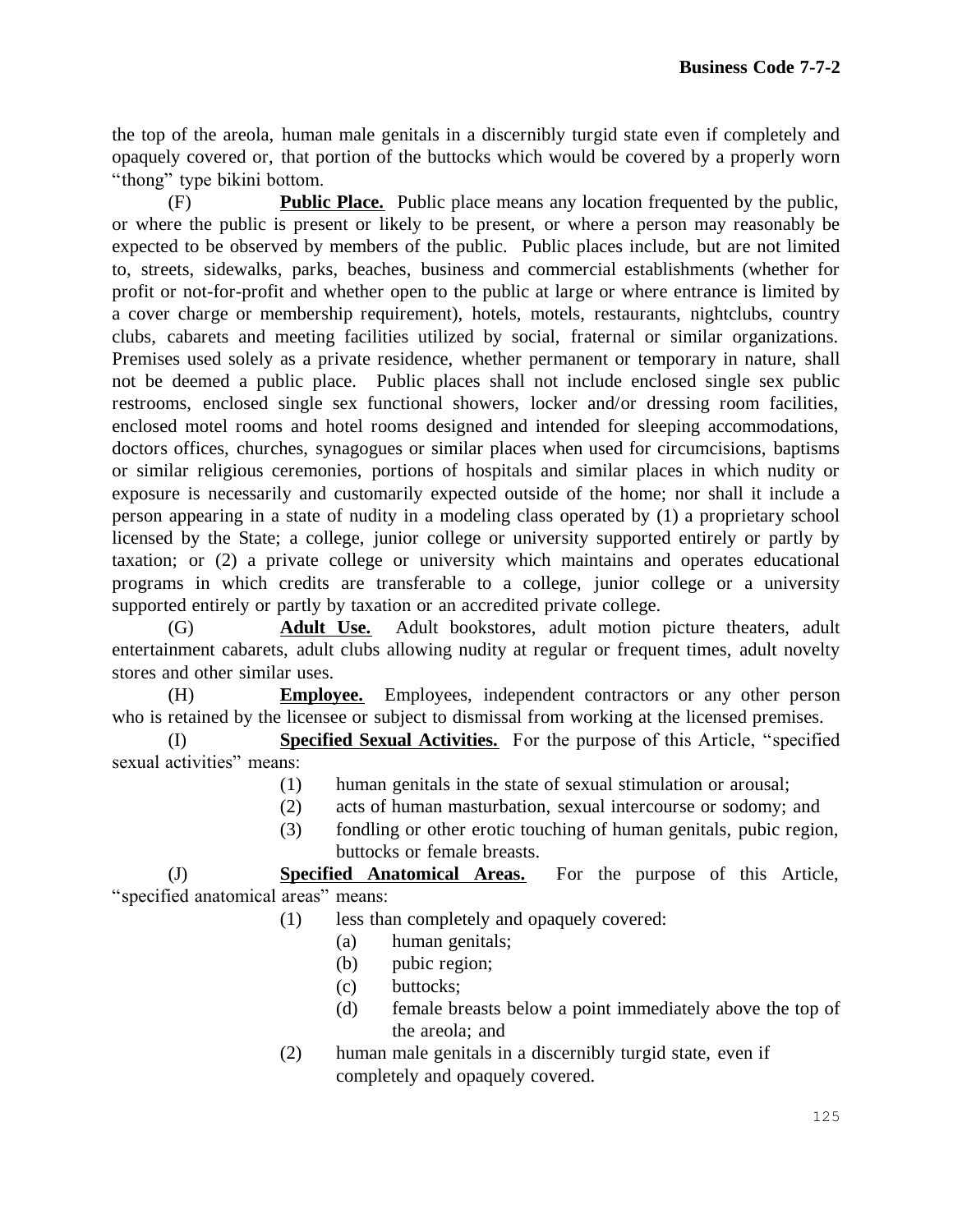(K) **Specified Criminal Activity.** Specified criminal activity means any of the following offenses:

- (1) Prostitution or promotion of prostitution; dissemination of obscenity; sale distribution or display of harmful material to a minor; sexual performance by a minor; possession or distribution of child pornography; public lewdness; public indecency; indecency with a child; engaged in organized criminal activity; sexual assault; molestation of a child; gambling; or distribution of a controlled substance; or any similar offenses to those described above under the criminal or penal code of other states or countries;
- (2) For which:
	- (a) less than **two (2) years** have elapsed since the date of conviction or the date of release from confinement imposed for the conviction which is the later date, if the conviction is of a misdemeanor offense;
	- (b) less than **five (5) years** have elapsed since the date of conviction or the date of release from confinement for conviction, whichever is the later date, if the conviction is a felony offense; or
	- (c) less than **five (5) years** have elapsed since the date of the last conviction or the date of release from confinement from the last conviction, whichever is the later date, if the convictions are of **two (2)** or more misdemeanor offenses or combination of misdemeanor offenses occurred within any **twenty-four (24) month** period; and
- (3) The fact that a conviction is being appealed shall have no effect on the disqualification of the applicant.

# **7-7-3 LICENSE REQUIRED.**

(A) It shall be unlawful for any person to operate an adult use without a valid adult use business license issued by the Village pursuant to this Article.

(B) An application for a license shall be made on a form provided by the Village.

(C) All applicants must be qualified according to the provisions of this Article. The application may request and the applicant shall provide such information (including fingerprints) as is needed to enable the Village to determine whether the applicant meets the qualifications established in this Article.

(D) If a person who wishes to operate an adult use is an individual, the person must sign the application for a license as applicant. If the applicant is a club, consisting of private or public membership, then such entity shall also be licensed under this Article. If a person who wishes to operate an adult use is other than an individual or club,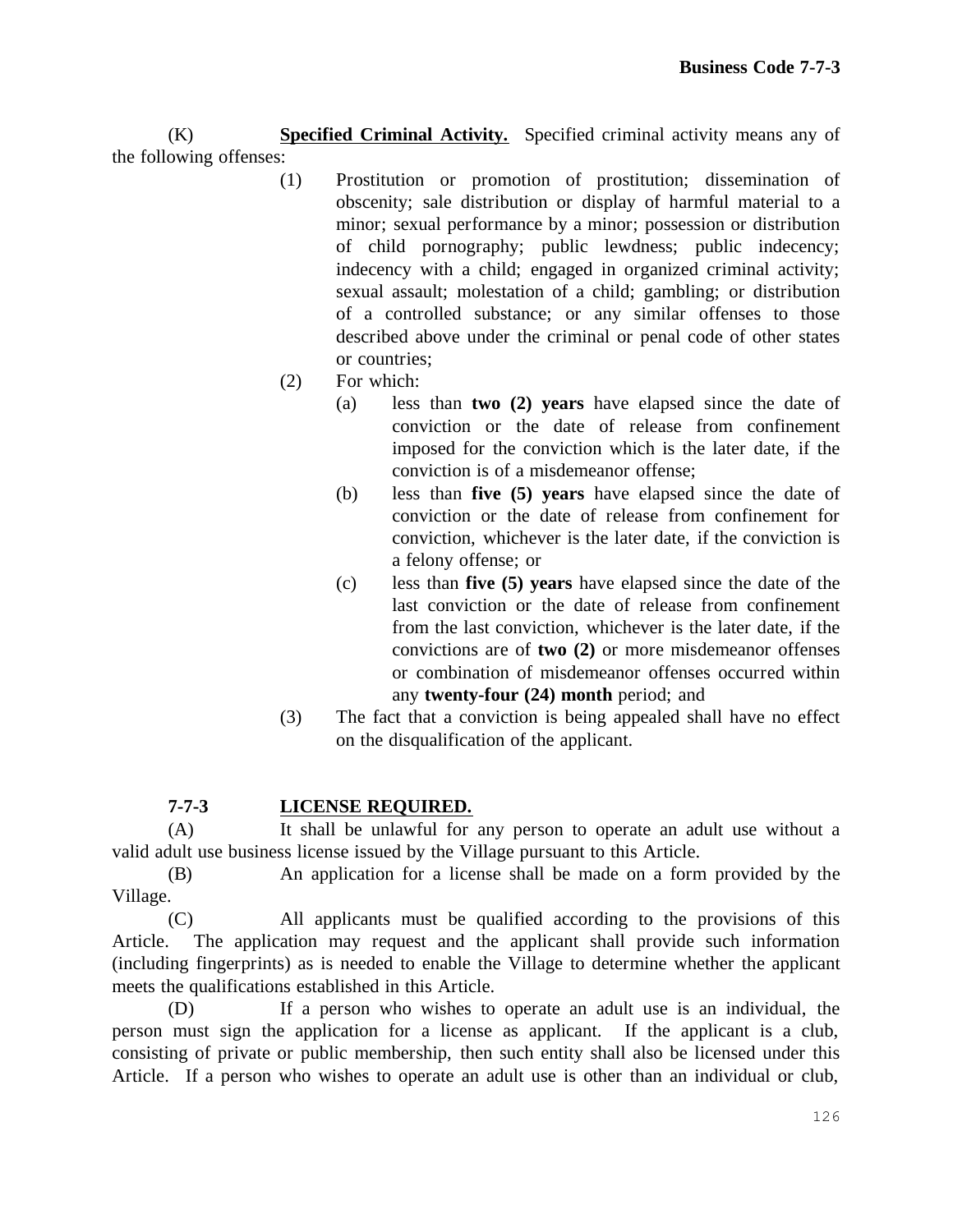each individual who has a **twenty percent (20%)** or greater interest in the business, including corporations, corporations,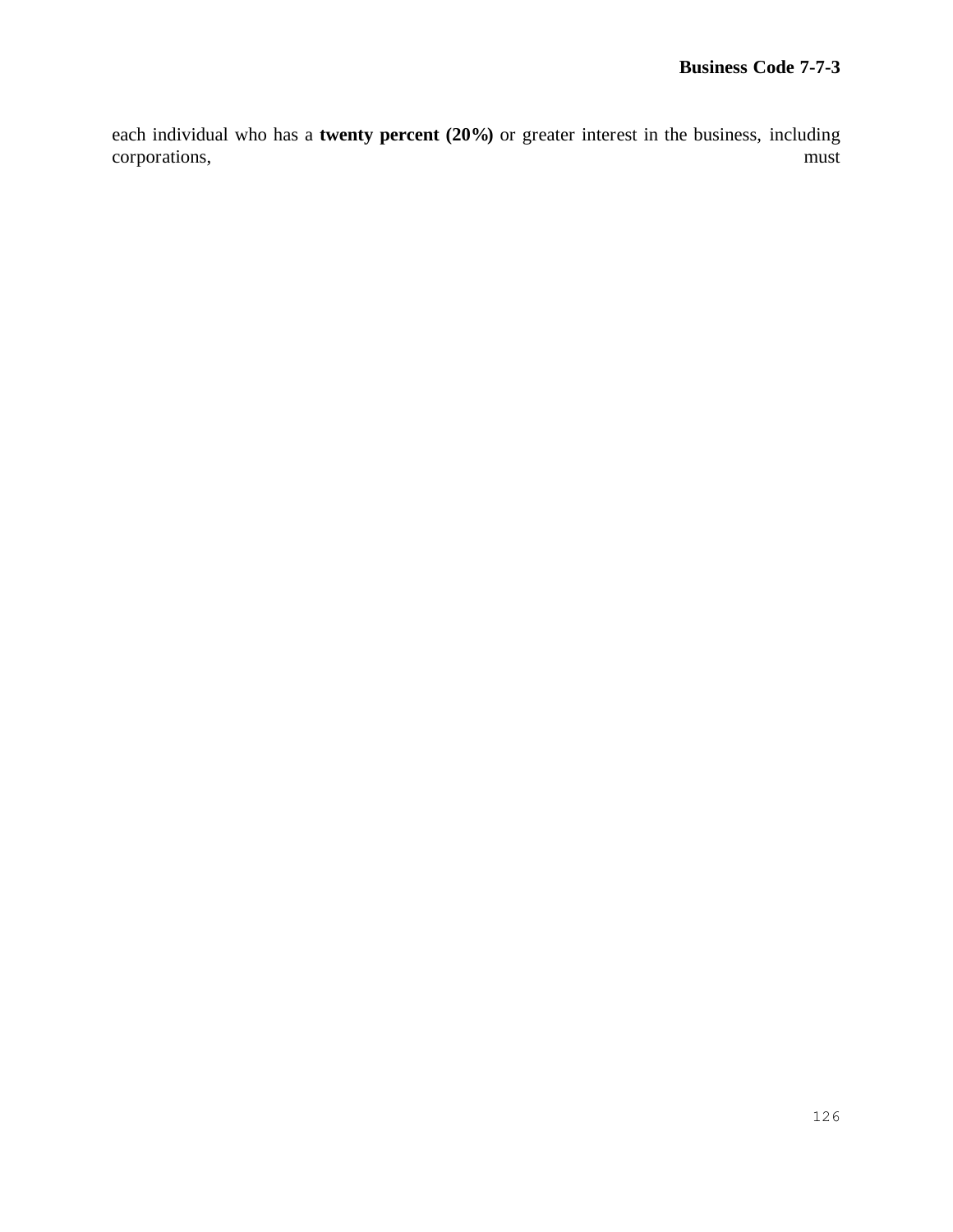sign the application for a license as applicant. Each applicant must be qualified under the following section and each applicant shall be considered a licensee if the license is granted.

(E) The completed application for an adult use business license shall contain the following information:

- (1) If the applicant is an individual, the individual shall state his/her legal name and any aliases and submit proof that he/she is **eighteen (18) years** of age;
- (2) If the applicant is a club, consisting of private or public membership, a copy of the by-laws of the club must be submitted with the application. In addition, a sworn statement as to the purposes, general activities and requirement for club membership must be submitted.
- (3) If the applicant is a partnership, the partnership shall state its complete name and the names of all partners, whether the partnership is general or limited, and a copy of the partnership agreement, if any; and
- (4) If the applicant is a corporation, the corporation shall state its complete name, the date of incorporation, evidence that the corporation is in good standing under the laws of its state of incorporation, the names and capacity of all officers, directors and principal shareholders, (those with a **twenty percent (20%)** or more stake) and the name and address of the registered corporate agent.

(F) If the applicant intends to operate the adult use business under a name other than that of the application, he/she must state:

- (1) the business' fictitious name and
- (2) submit any required registration documents.

(G) Whether the applicant has been convicted of any specified criminal activity as defined in this Article, and if so, the specified criminal activity involved, the date, place and jurisdiction of each.

(H) Whether the applicant has had a previous license under this Article or similar ordinances from another jurisdiction denied, suspended or revoked, including the name and location of the business which the permit was denied, suspended or revoked, as well as the date of the denial, suspension or revocation. If the applicant has been a partner in a partnership or an officer, director or principal stockholder of a corporation that is or was licensed under this Article or similar ordinance in another jurisdiction and a license has previously been denied, suspended or revoked, include the name and location of the business for which the permit was denied, suspended or revoked, as well as the date of denial, suspension or revocation.

(I) Whether the applicant holds any other licenses under this Article or other similar ordinance from another jurisdiction and if so, the names and locations of such other licensed businesses.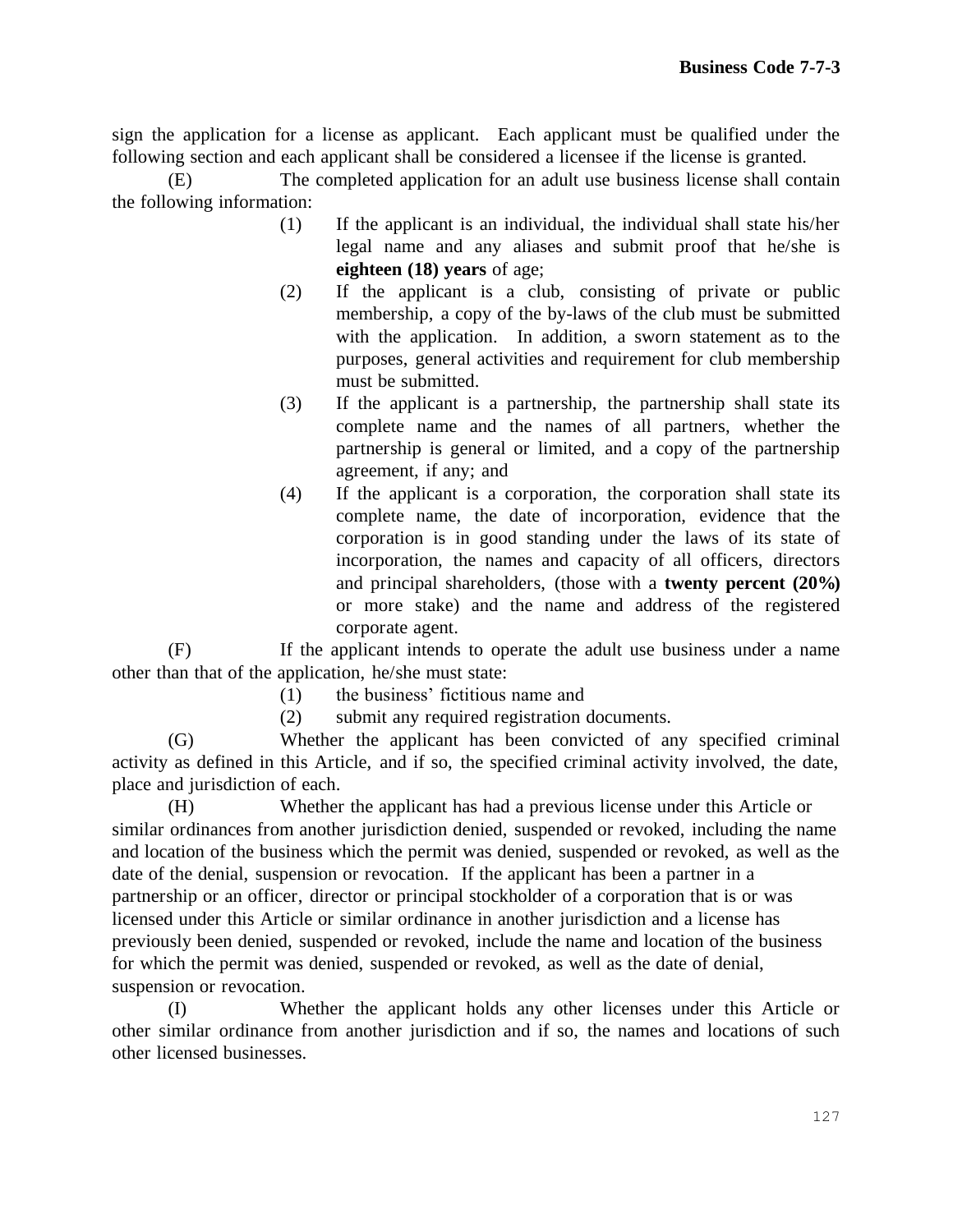(J) A sketch or diagram showing the configuration of the premises, including a statement of total floor area occupied by the business. This sketch or diagram need **here** not be be a not be a set of  $\alpha$  be a set of  $\alpha$  be a set of  $\alpha$  be a set of  $\alpha$  be a set of  $\alpha$  be a set of  $\alpha$  be a set of  $\alpha$  be a set of  $\alpha$  be a set of  $\alpha$  be a set of  $\alpha$  be a set of  $\alpha$  be a se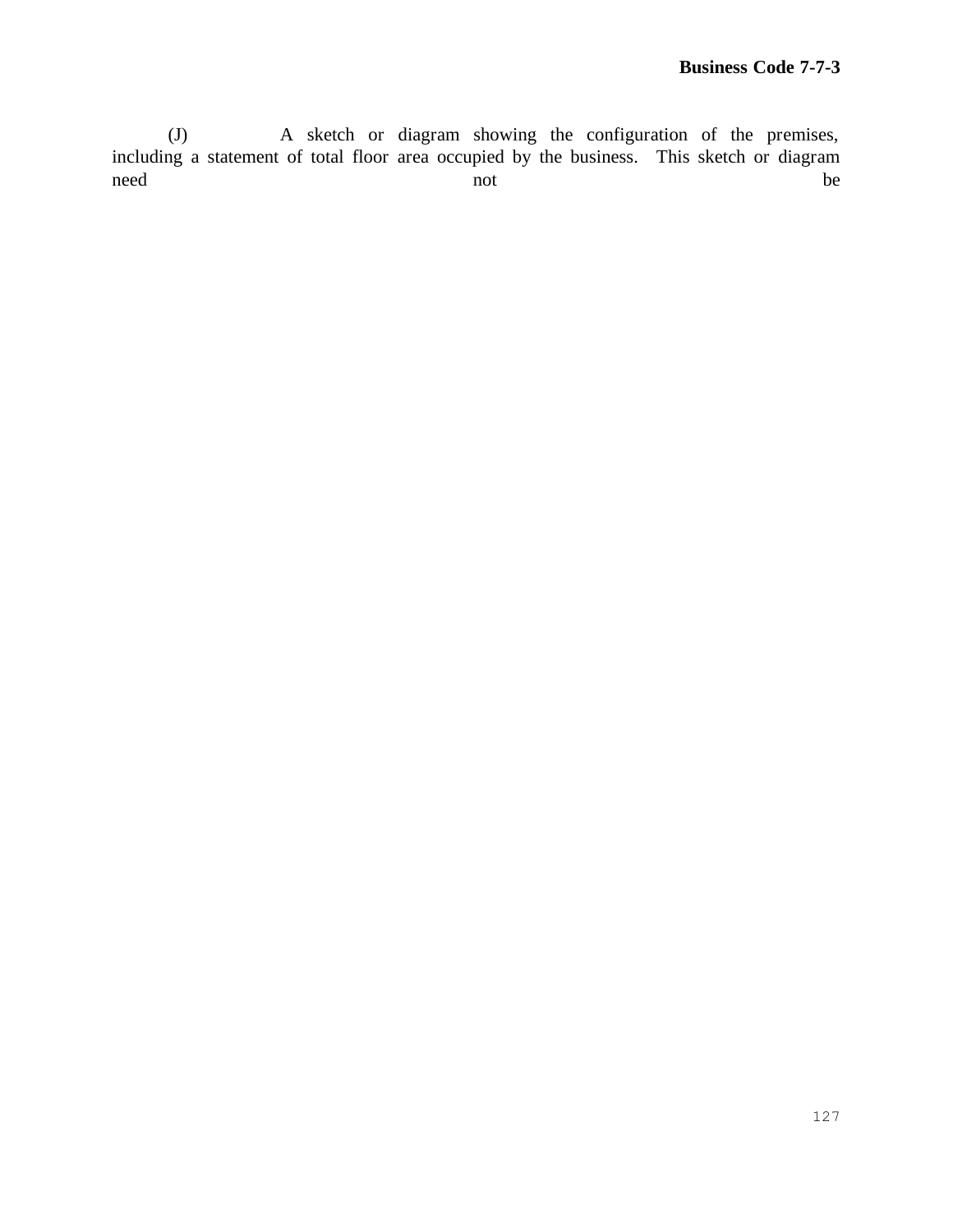professionally prepared, but it must be drawn to a designated scale or drawn with marked dimensions of the interior of the premises.

## **7-7-4 ISSUANCE OF LICENSE.**

(A) Within **thirty (30) days** after receipt of a completed adult use business license application, the Village shall approve or deny the issuance of a license to an applicant. The Village shall approve the issuance of a license unless it determines, by a preponderance of the evidence, any one or more of the following:

- (1) The applicant is under **eighteen (18) years** of age;
- (2) The applicant is overdue in payment to the Village of taxes, fees, fines or penalties assessed against or imposed upon him/her in relation to any business;
- (3) The applicant has failed to provide information reasonably necessary for the issuance of the license or has falsely answered a question or request for information on the application form;
- (4) The applicant has been denied a license by the Village to operate an adult use business within the preceding **twelve (12) months** or whose license to operate an adult use business has been revoked within the preceding **twelve (12) months**;
- (5) The applicant has been convicted of a specified criminal activity defined in this Article.
- (6) The premises to be used for adult use business has not been inspected and approved by the Fire Department and the Building Department as being in compliance with applicable laws and ordinances.
- (7) The license fee required by this Article has not been paid.
- (8) The applicant of the proposed establishment is in violation or in not in compliance with all of the provisions of this Article.

(B) The license, if granted, shall state on its face the name of the person or persons to whom it is granted, the expiration date and the address of the adult use business. All licenses shall be posted in a conspicuous place at or near the entrance to the business so that they may be easily read at any time.

(C) The Fire Department and Code Enforcement Officers shall complete their inspection certification that the premises is in compliance or not in compliance with Village codes within **twenty (20) days** of receipt of the application by the Village.

(D) No adult use business license shall be issued unless it meets all criteria set forth in the Zoning Code. However, an adult use business license may be issued for a premises which is a legal nonconforming use which has not yet been amortized or for a premises where such amortization is being challenged by litigation.

(E) No signs, advertising or other notice to the public may be given for any premises where adult use is conducted, pursuant to this Article.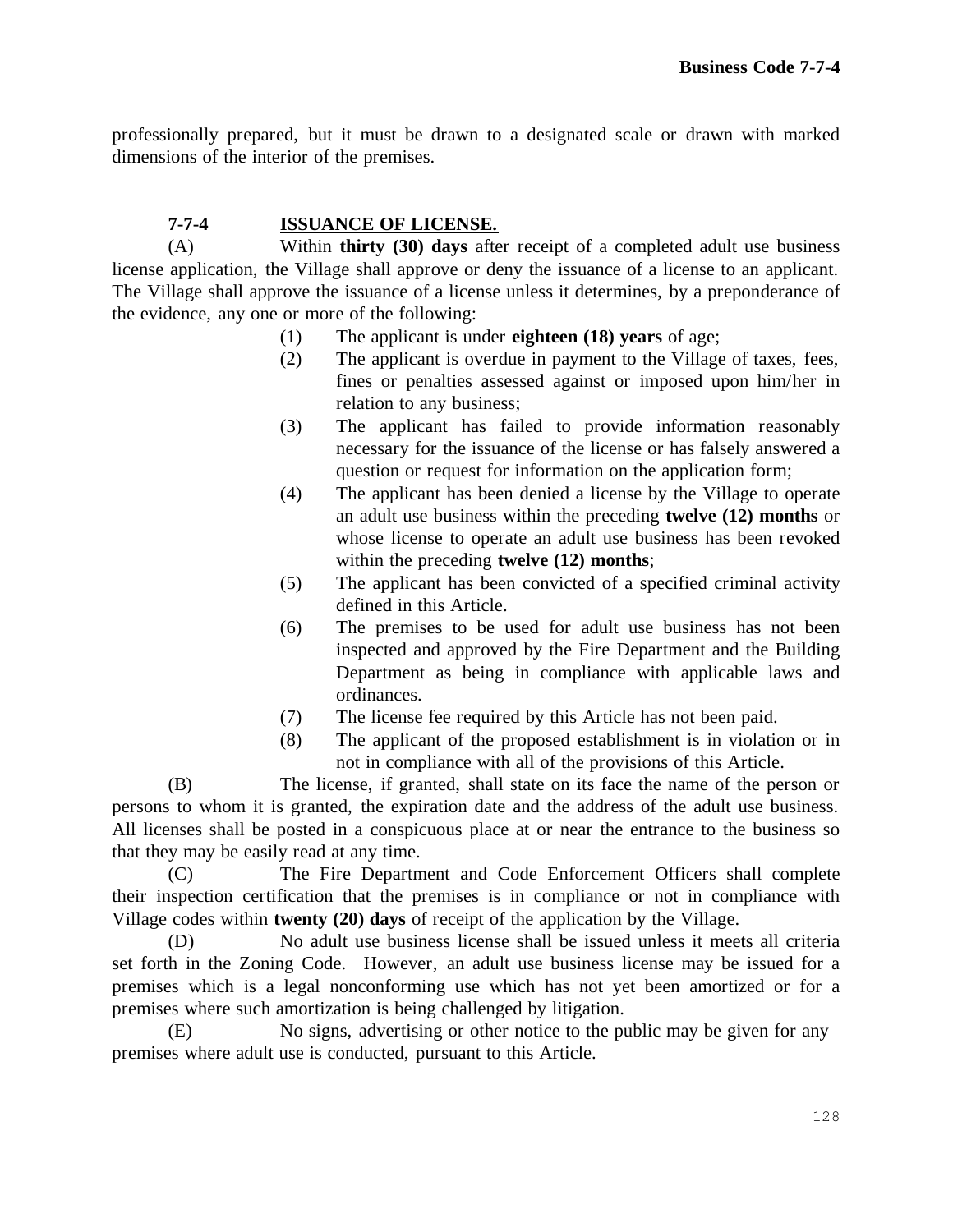**7-7-5 LIQUOR.** No liquor license shall be issued to a licensee or to premises where adult use is conducted, nor shall liquor be sold, given away or allowed to be consumed on the premises where any adult use is conducted.

**7-7-6 FEES.** Every application for an adult use business license (whether a new license or for renewal of an existing license) shall be accompanied by a **Seven Hundred Fifty Dollar (\$750.00)** non-refundable application and investigation fee.

## **7-7-7 INSPECTION.**

(A) An applicant or licensee shall permit representatives of the Police Department, Fire Department, Zoning Officer or other Village or Village designated departments or agencies to inspect the premises of the adult use for the purpose of ensuring compliance with the provisions of this Article at any time it is occupied or open for business.

(B) A person who operates an adult use or his agent or employee violates this Article is he/she refuses to permit such lawful inspection of the premises at any time it is occupied or open for business.

## **7-7-8 EXPIRATION OF LICENSE.**

(A) Each license shall expire on the **January 1** after it was issued and may be renewed only by making application as provided in **Section 7-7-4**. Application for renewal shall be made at least **thirty (30) days** before the expiration date and when made less than **thirty (30) days** before the expiration date, the expiration of license will not be affected.

(B) If the Village denies renewal of a license, the applicant shall not be issued a license for **one (1) year** from the date of denial. If, subsequent to denial, the Village finds that the basis for denial of the license has been corrected or abated, the applicant may be granted a license.

**7-7-9 SUSPENSION.** The Village may suspend a license for a period not to exceed **thirty (30) days** if, after a hearing, it determines that a licensee or an employee of a licensee:

(A) violated or is not in compliance with any section of this Article;

(B) refused to allow an inspection of the adult use business premises as authorized by this Article, or

(C) knowingly permitted gambling by any person on the adult use business premises.

If the licensee or an employee of the licensee has been found guilty in a court of law of a violation of this Article, no hearing is necessary prior to suspension of the license.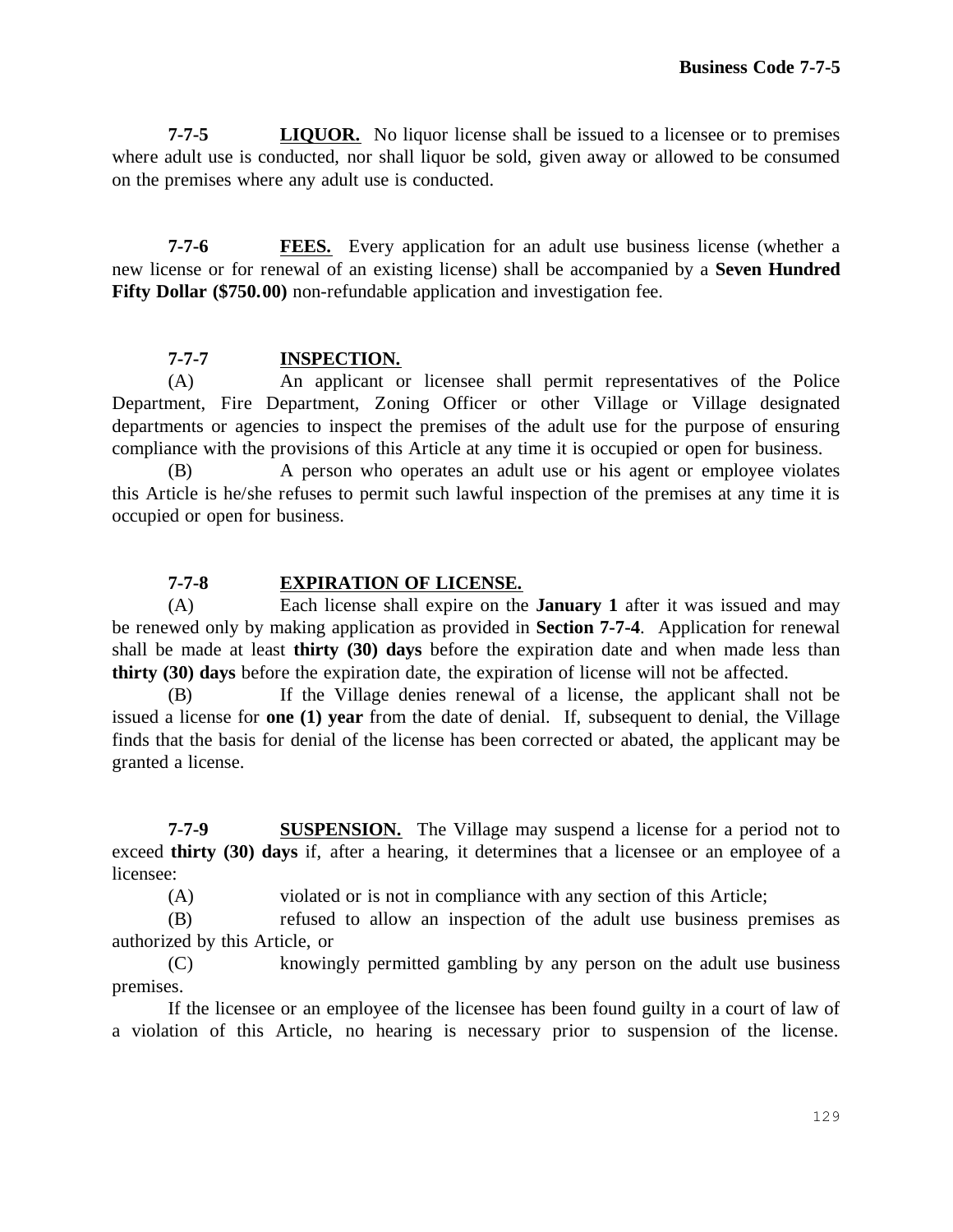## **7-7-10 REVOCATION.**

(A) The Village shall revoke a license if a cause of suspension in **Section 7- 7-8** above occurs and the license has been suspended within the preceding **twelve (12) months** or if the licensee is convicted of any specified criminal activity.

- (B) The Village may revoke a license if it determines, after a hearing, that:
	- (1) A licensee gave false or misleading information in the material submitted during the application process;
	- (2) A licensee or management personnel has knowingly allowed possession, use or sale of alcohol or controlled substances on the premises;
	- (3) A licensee or management personnel has knowingly allowed prostitution on the premises;
	- (4) A licensee or management personnel knowingly operated the adult use business during a period of time when the licensee's license was suspended;
	- (5) A licensee or management personnel has knowingly allowed any act of sexual intercourse, sodomy, oral copulation, masturbation or other sex act to occur in or on the licensed premises;
	- (6) A licensee is delinquent in payment to the Village, County or State for any taxes or fees past due;
	- (7) A licensee or management personnel has knowingly facilitated another's commission of the offense of public indecency; or
	- (8) The adult use is a public nuisance as defined by statute, ordinance or case law.

(C) If the Village revokes a license, the revocation shall continue for **one (1) year** and the licensee shall not be issued an adult use business license for **one (1) year** from the date the revocation became effective. If subsequent to revocation, the Village finds that the factual basis for the revocation did not occur, the applicant may be granted a license.

(D) After denial of an application, or denial of a renewal of an application, or suspension or a revocation of any license, the applicant or licensee may seek prompt judicial review of such action in any court of competent jurisdiction.

**7-7-11 TRANSFER OF LICENSE.** A licensee shall not transfer his/her license to another nor shall a license operate an adult use business under the authority of a license at any place other than the address on the license.

**7-7-12 BUSINESS RECORDS.** All adult uses shall file a verified report with the Village showing the licensee's gross receipts and amounts paid to employees during the preceding calendar year. In addition, all adult uses shall maintain and retain for a period of **two (2) years**, the names, addresses and ages of all persons employed, including independent contractors, by the licensee.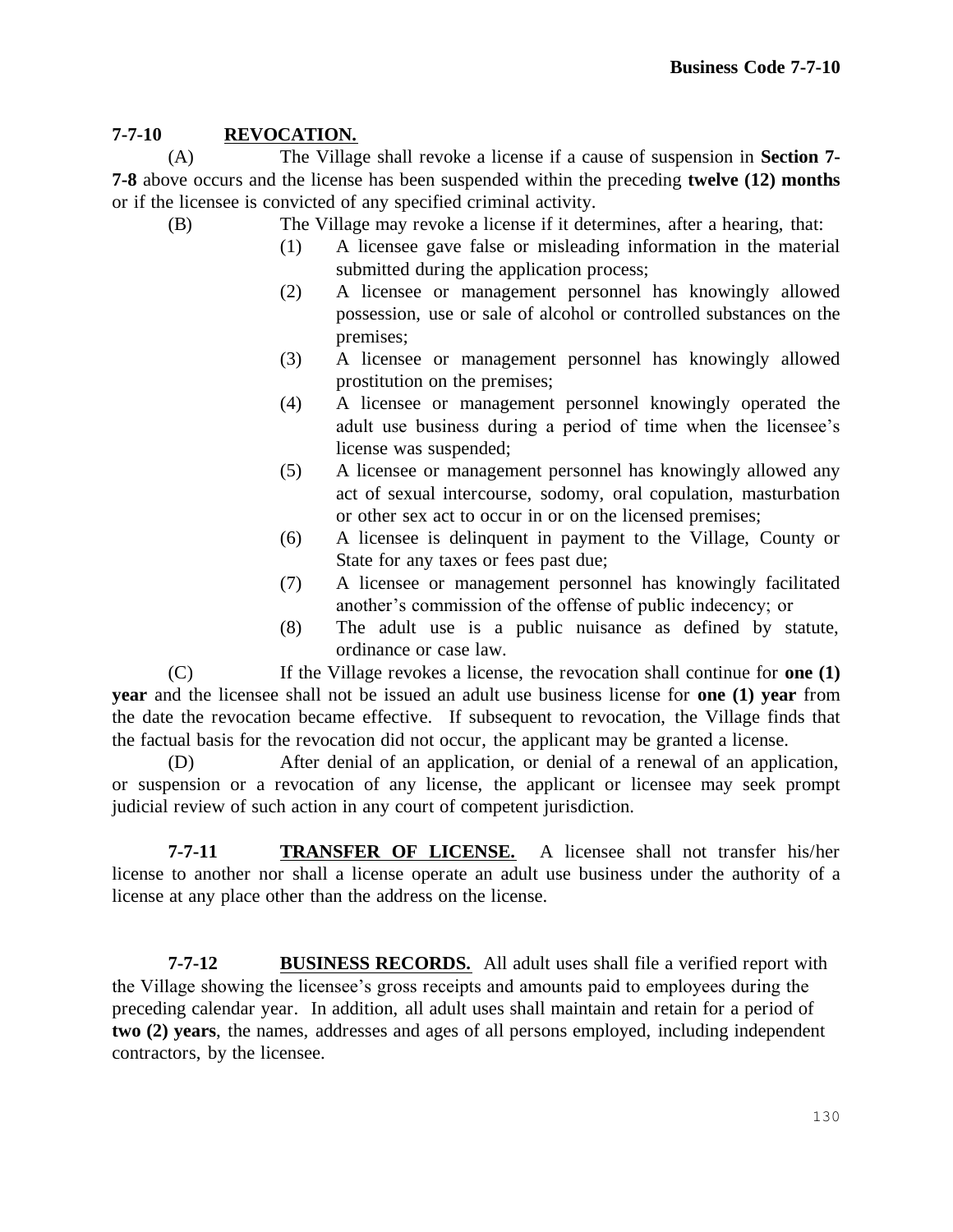**7-7-13 LIQUOR LICENSE.** No adult use may be issued a liquor license. Nor shall any establishment with a liquor license operate as an adult use.

**7-7-14 ADULT ENTERTAINMENT CABARETS – RESTRICTIONS.** All dancing or other performances shall occur on a stage intended for that purpose which is raised at least **two (2) feet** from the level of the floor. No dancing or other performance shall occur closer than **ten (10) feet** to any patron. In addition, no dancer or performer shall fondle, caress or otherwise touch any patron and no patron shall fondle, caress or otherwise touch any dancer or performer. No patron shall directly pay or give any gratuity to any dancer or performer and no dancer shall solicit any pay or gratuity from any patron. Gratuities may be indirectly given to dancers or performers by placing the gratuity on the stage.

**7-7-15 VIDEO VIEWING BOOTHS – RESTRICTIONS.** No booths, stalls or partitioned portions of a room or individual rooms used for the viewing of motion pictures or other forms of entertainment shall have doors, curtains or portal partitions, but all such booths, stalls or partitioned portions or a room or individual rooms so used shall have at least **one (1) side** open to an adjacent public room so that the area inside is visible to persons in the adjacent public room. All such described areas shall be lighted in such a manner that the persons in the areas used for viewing motion pictures or other forms of entertainment are visible from the adjacent public rooms, but such lighting shall not be of such intensity as to prevent the view of the motion pictures or other offered entertainment.

**7-7-16 HOURS OF OPERATION.** No adult use shall be open prior to **10:00 A.M.** or after **1:00 A.M.**

**7-7-17 INVESTIGATION.** Any licensee hereunder shall permit law enforcement officials, free and unlimited access to the premises during hours of operation, upon reasonable request, for the purposes of investigating compliance with the provisions of this Article.